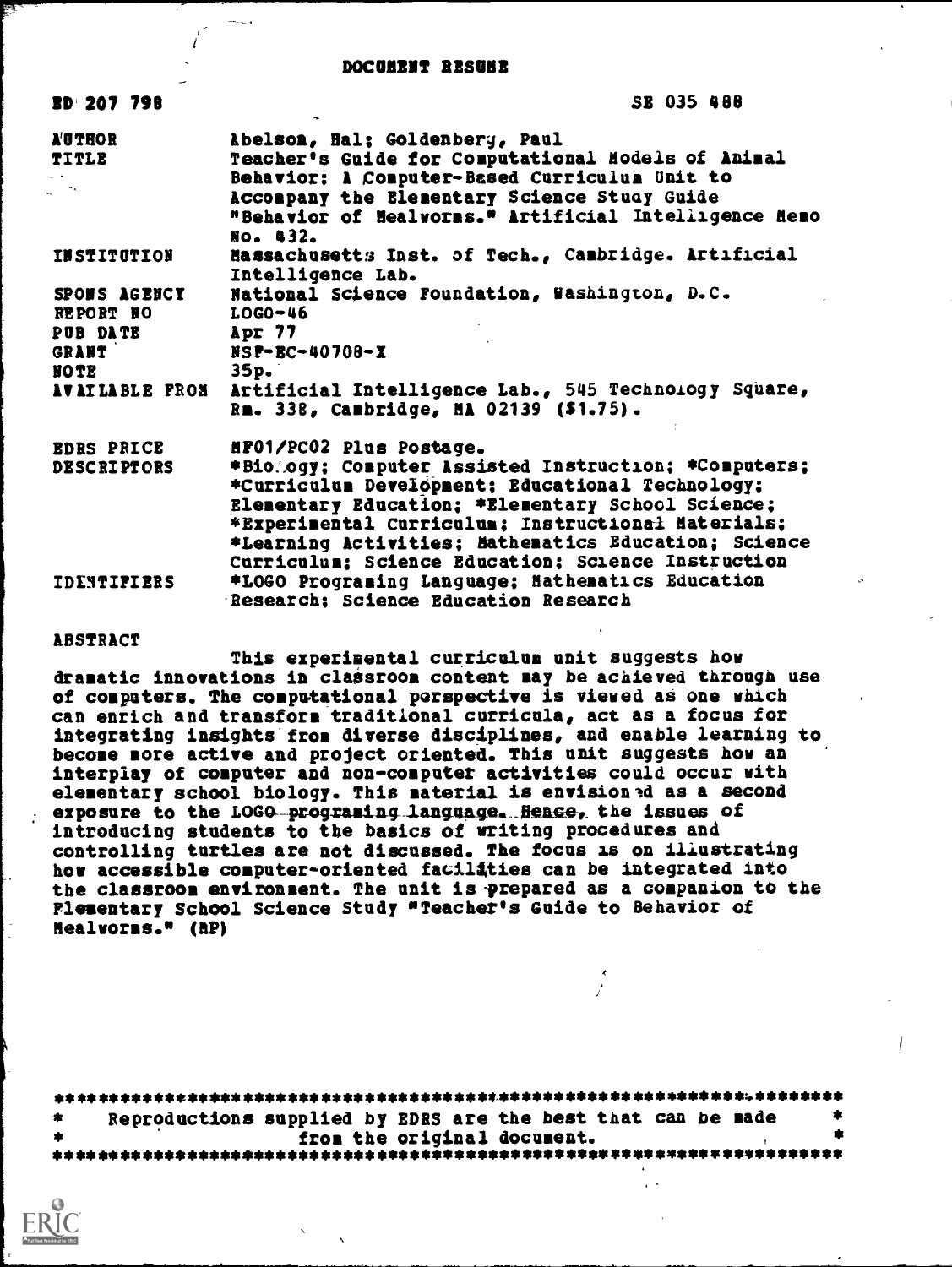### MASSACHUSETTS INSTITUTE OF TECHNOLOGY

A.I. LABORATORY

## Artificial Intelligence Memo No. 432

**U.S. DEPARTMENT OF EDUCATION** NATIONAL INSTITUTE OF EDUCATION EDUCATIONAL RESOURCES INFORMATION CENTFR IERICI XThis document has been reproduced as received from the person or organization

Mawr changes have been made to improve

Points of view or opinions stated in this docu ment do not necessanly represent official NIE

onginating it

reproduction quality

position or policy

 $\mathcal{P}$  and the set of  $\mathcal{P}$ 

April 1977 LOGO Memo No. 46  $\epsilon$ 

# Teacher's Guide for

Computational Models of Animal Behavior

Hal Abelson and Paul Goldenberg

 $350, 488$ 

# AComputer-Based Curriculum Unit

# To Accompany the Elementary Science Study Guide

# Behavior of Mealworms

This is an experimental curriculum unit which suggests how the computational perspective can be intergrated into a subject such as elementary school biology. In order to illustrate the interplay of computer and non-computer activities, we have prepared the unit as a companion to the Elementary School Science Study "Teacher's Guide to Behavior of Mealworms." This material is based on use of the Logo computer language.

The work reported in this paper was supported by the National Science Foundation under grant number EC40708X and conducted at the Artificial Intelligence Laboratory, Massachusetts Institute of Technology, Cambridge, Massachusetts.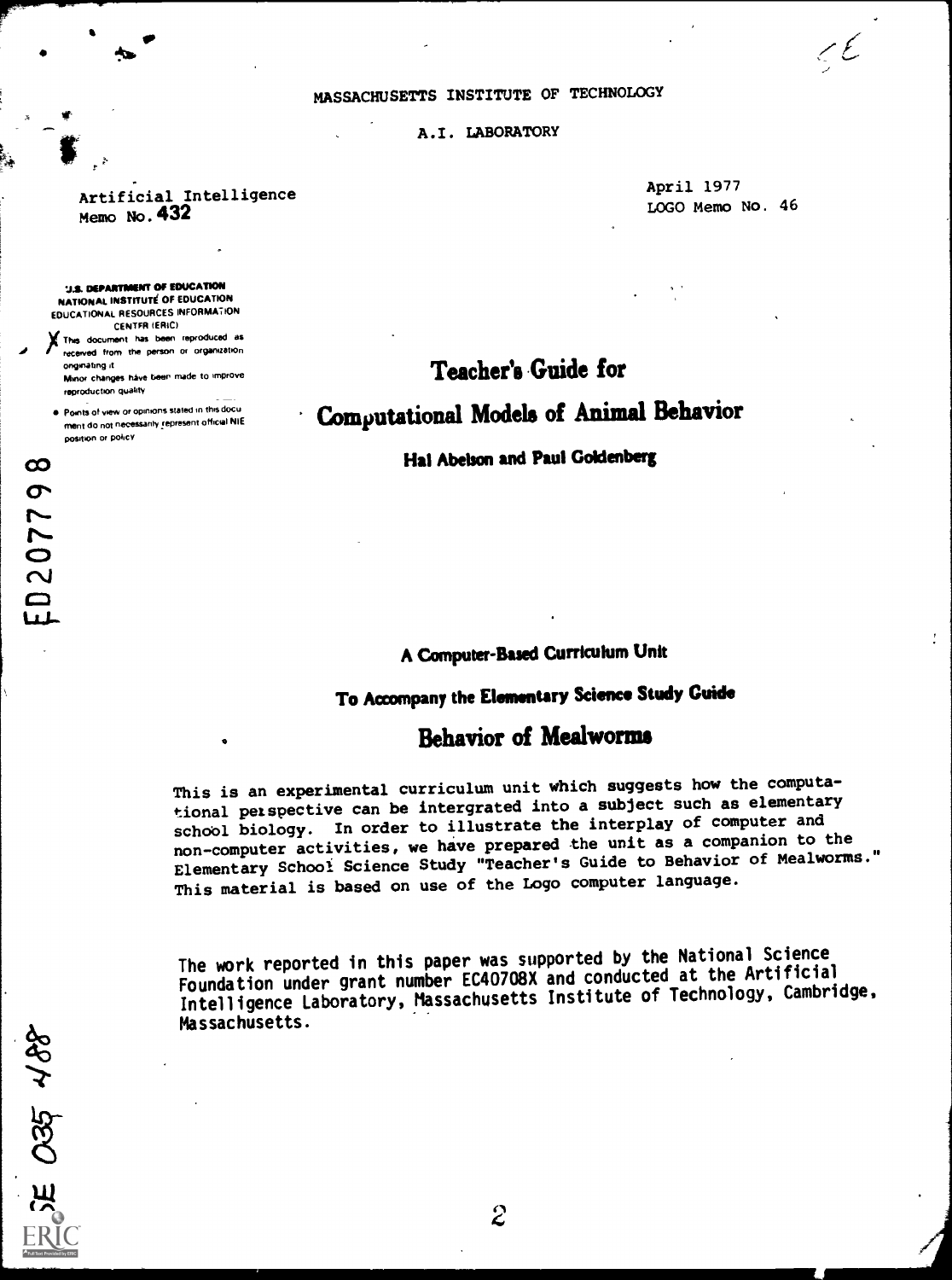**IP IP** 

# Preface

The computer presence in the classroom opens the way for dramatic innovations in instructional content. The educational potential of a technology that the individual student can learn to manipulate, to extend and to apply to projects goes beyond merely providing teaching machines and computer-managed instruction. Much more than the machines themselves, it is the computational perspective which can enrich and transform traditional curricula, act as a focus for integrating insights from diverse disciplines and enable learning to become more active and project-oriented.

The following experimental curriculum unit suggests how this might happen in a subject such as elementary school biology. In order to better illustrate the interplay of computer and non-computer activities we have prepared the unit as a companion to the Elementary Science Study "Teacher's Guide for Behavior of Mealworms.<sup>01</sup> The Mealworm Guide represents, in our opinion, an excellent introduction to the observation of animal behavior. It leads students to devise and carry out experiments centered around such questions as "Can mealworms see?" "How do mealworms follow wails?" and "How do mealworms find food?" The value of this material lies not so much in the knowledge gained about. mealworms as in the opportunity it presents for students to conduct meaningful scientific investigations at the elementary school level.

To these activities the computer adds the dimension of investigating a phenomenon through making a mathematical model of it. So, for example, the student who hypothesizes a mechanism that a mealworm might use to follow along a wall can embody this mechanism as a computer program for a robot turtle and see if it actually works. The student who is investigating whether mealworms use smell in locating food can endow the turtle with a simulated sense of smell and compare the turtle's resulting motion with that of the mealworm. Conversely, designing such a simulation requires choosing among alternative representations for smell information and alternative ways of using this information to locate the food. This, in turn, suggests further experiments with the mealworm. Such use of computation as a descriptive language illustrates how observing a real animal (the mealworm) and programming simulated animals (such as the robot turtle) can be complementary and mutually enhancing activities.

We feel compelled here to emphasize the distinction between this use of computation and the pre-programmed biological simulation games of the "insert parameter  $-$  see result" type. For the major educational value of the activities described below is that students are given the opportunity to design their own models, to decide for themselves which features to include in a simulation and to practice formulating their hypotheses and observations in the mathematical language of computation. This flexibility also pays off in the wealth of insights that grow from these simple investigations. For example, a project which focusses on making the turtle simulate a mealworm's random path can easily serve as a springboard for an introduction to the theory of random walk; and attempts to have the turtle navigate



3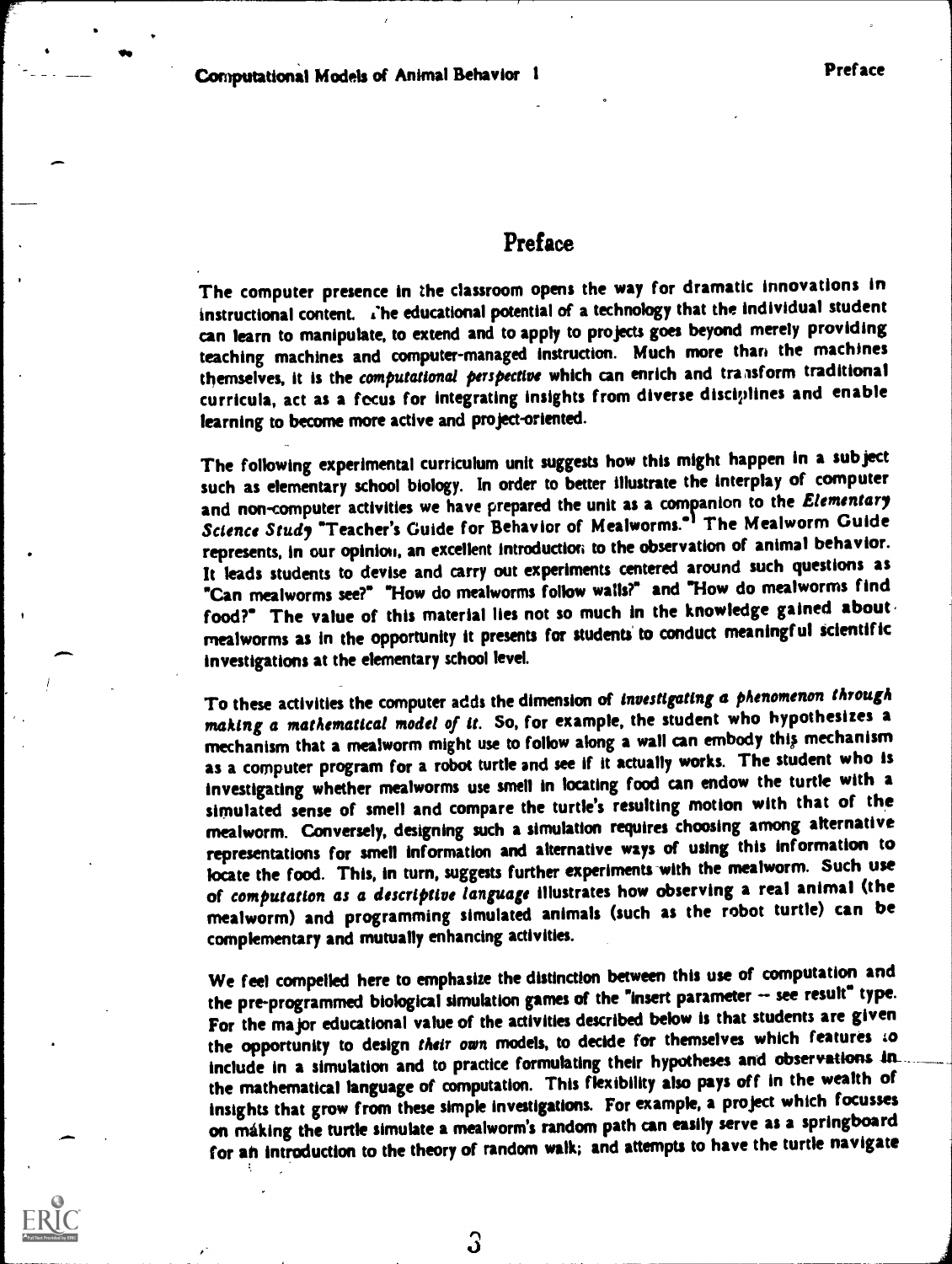Computational Models of Animal Behavior 2 **Preface** 

by means of sensory information can develop into graphic illustrations of the power of feedback control.

Students who are to explore in this way must be provided not only with a computer but also with a rich computational environment. The material below is based upon using Logo, a computer language which is simple enough for elementary students to use in self-directed ways and yet powerful enough to avoid casting all interactions with the computer. into a rigid numerical processing mold. The "turtles" discussed in this guide are of two species floor-turtle a robot equipped with a primitive sense of touch; and TV-turtle: a simulated creature on a computer-generated graphics display. We envision this material as a second exposure to Logo, and assume that students will have met both Logo and turtles in a' previous unit on turtle geometry.<sup>2</sup> So we do not discuss here issues of introducing students to the basics of writing procedures and controlling turtles. We have concentrated instead on illustrating how these fadlities, once accessible, can be integrated into the classroom wenvironment.

 $3A$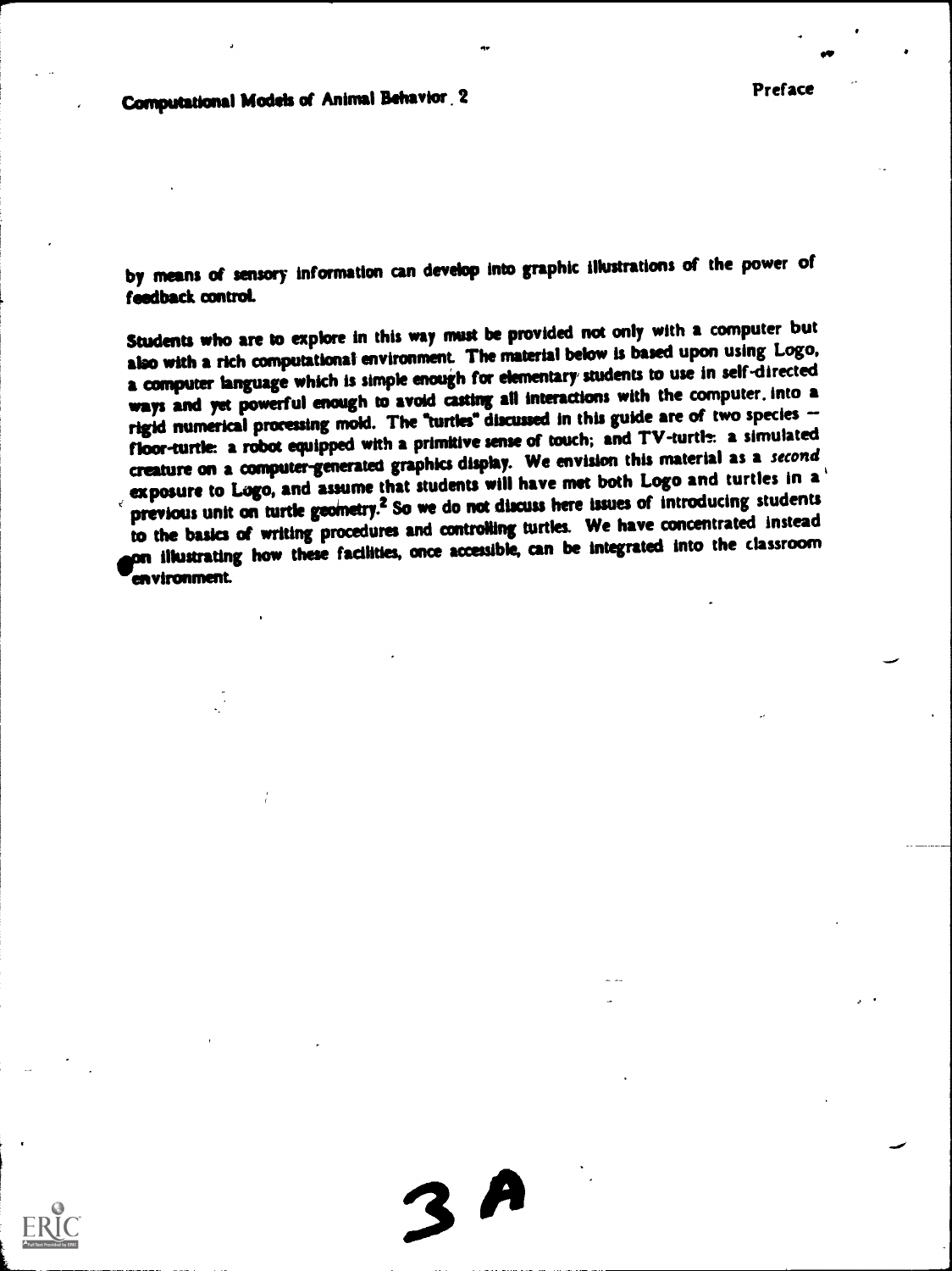### Introduction

The study of animal behavior offers so many fascinating avenues for investigation and so many side trips along the way that it is difficult to restrict oneself to any area small enough to report on responsibly. Early in the planning of this guide, we had thought of including a much wider range of animal behaviors, and thus the story about Bal Boa is truly an appendix to this guide in the sense that though vitally connected, it is only the vestige of a much larger previous organ. That irresistable temptation to share something interesting and informative might serve as a pedagogical guiding principle for the use of this unit. There really is a lot to study and the side trips are not obviously less ,valuable than the highway they branch off of. Thus we have suggested areas of inquiry which seem to us particularly rich in opportunities to get side-tracked, raising questions about the mechanisms of a behavior, the usefulness of particular programs for the behavior, bugs in the behavior, and the effects of certain impairments on the behavior.

These studies are designed to complement the work the students are doing in the Behavior of ,Mealworms unit and are intended as an accompaniment rather than as an independent and separate study. Five major topics are included. The first two, Observing Turtle, and Random Motion are probably the most appropriate introductions to the turtle, but otherwise there is no essential sequence to the activities described in the guide. Within each section, we have included suggestions for initial experiments, questions that may lead to further experimentation and ideas about possible strategies for conducting investigations. We have shown examples of some of the kinds of procedures that students might write and have provided notes on each section which contain, among other things, the text of all of the more complex service procedures that neither you nor your students need bother about.

The first section, Observing Turtle, asks the student to use some of the thinking styles of the ethologisc and naturalist. The questions do nut deal so much with mechanisms as with patterns of behavior. The student's efforts are directed toward the clarification of certain issues such as what features to consider relevant when comparing Turtle with Mealworm or the meaning of "smarter than" in the same context.

The second section, Random Motion, explores ways in which randomness may appear in behavior and ways in which its effects may be biased. The skills of examining a behavior in a variety of environments (section I) and introducing 'unpredictability into a behavior model (the current section) are basic to all of the remaining projects.

Section 3 Orientation by Touch, suggests experiments which may show the surprisingly great power of a seemingly very limited sense. Touch does not give information at a distance (as do smell and sight) nor does the turtle's sense of touch even give any definition to the object touched (intensity, shape, size, etc.) as might another sense. Yet it seems quite capable of modeling a number of fairly complex behaviors.

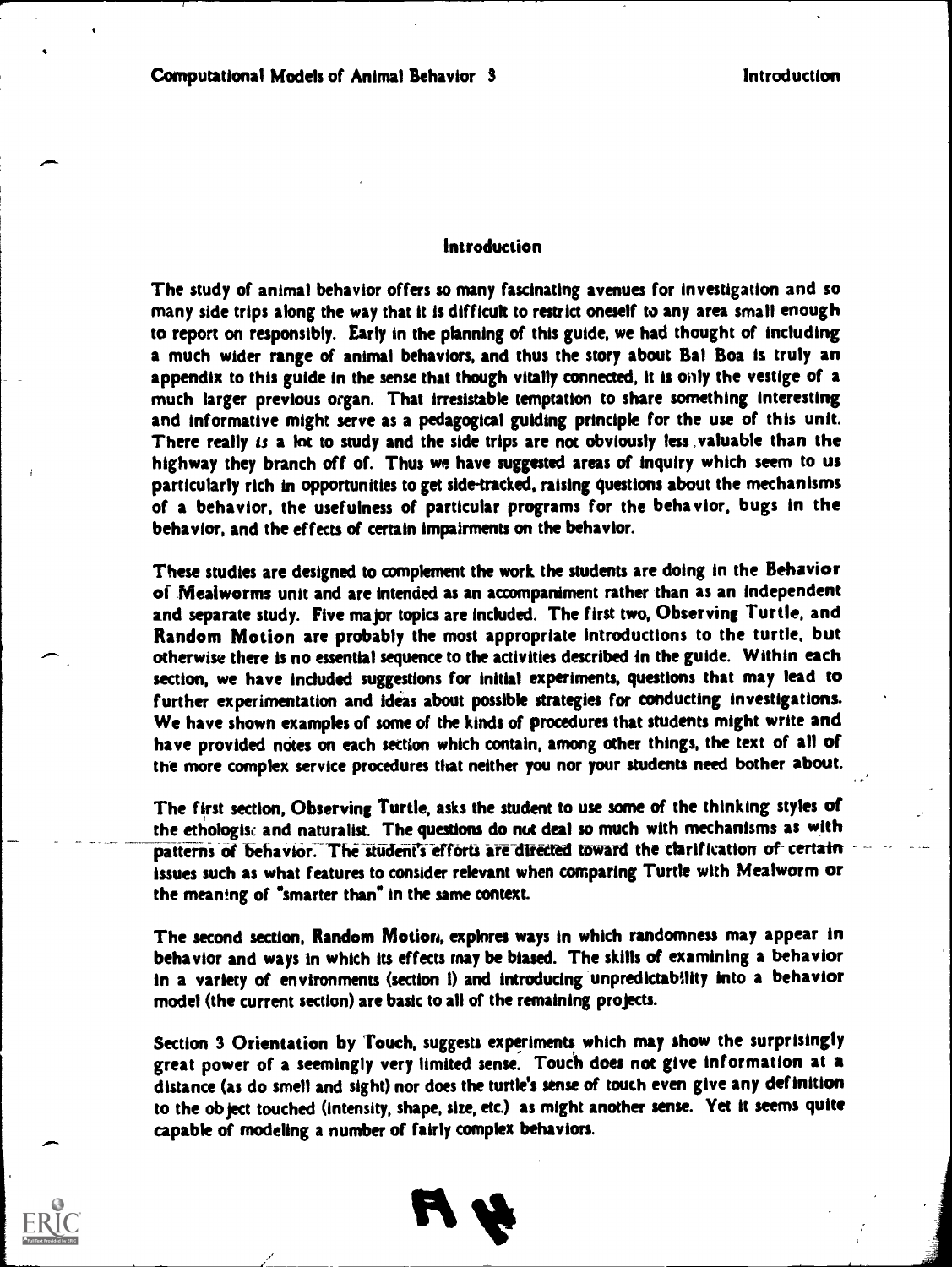The fourth and fifth sections deal with modelling smell and sight respectively. For these experiments, rather primitive versions of the senses are suggested. For example, the smell procedure provided in the notes for section four gives information about a smell using the assumption that the farther one is from the stimulus, the weaker the smell will be. It indicates neither the direction from which the smell is coming nor the nature of the smell. it-does-assume that the creature can smell the object no matter how distant it is. The question When, if ever, is the turtle getting information from its environment? in sections  $1-3$ , may stimulate discussions about what limitations the turtle lives with.

The sight model provides a two-eyed creature information about the direction from which the stimulus comes by giving different intensities of a light source to each eye. It does not afford any other information about the stimulus such as size, shape, or color. It might be interesting for some students to explore more complex variations of these senses.

## Notes for Preface and Introduction

L. Teacher's Guide for Behavior of Mealworms, Elementary Science Study, Educational Services Incorporated, McGraw-Hill, 1966.

/

2. See, for example, Seymour Papert, 'Teaching Children to Be Mathematicians vs. Teaching about Mathematics," International Journal of Mathematics Education, vol. 3, 1972. Also available as Memo No. 249, Artificial Intelligence Laboratory, MIT.

> $\frac{1}{1}$ 1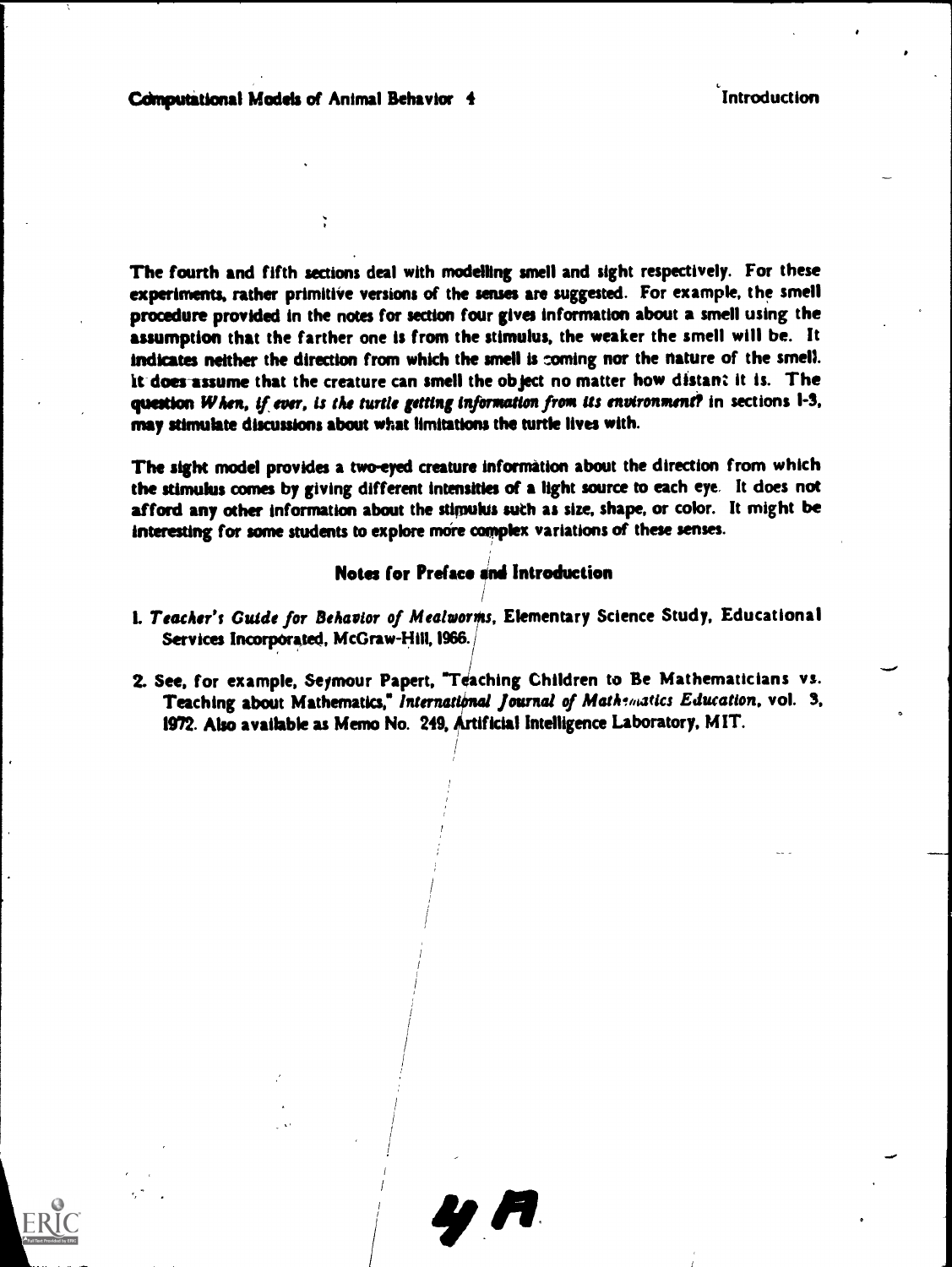$S_{\rm{max}}$ 

# 1' Observing Turtle

As with the study of mealworms, it is important to allow time for students to observe the turtle in an informal way. The similarities between mealworm and robot-tuitle are as important to an understanding of each of them as are their differences and so comparisons of their behaviors will probably be easier to make if, from the start, both the turtle and the rnealworm are thought of and referred to as croatures.

## A First Activity

.........

Prepare a few simple turtle behaviors for the class to observe.<sup>1</sup> To help insure that the observations are not biased by a priori anticipated behaviors, it is best if the procedures not have mnemonic names. The students should be encouraged to try several of the procedures without looking at the code and observe closely. If the students are not initially aware that the turtle has touch sensors, their first experiences with turtle behaviors should afford them that information in a relatively clear way. Compere, for example, BEH1, BEH4 and BENT in the notes at the end of this section. BEH1 responds to an obstacle in front of it. Indeed, the response depends to some extent on the naiure of the obstacle and the direction of impact -- the turtle may or may not continue to strain. BEH4 does nothing until it is deliberately stimulated, a situation which is less likely to occur by accident than BEH1's crashing into a wall. BEM' does not use the touch sensors at all, and therefore gives no information about their existence. BENS may be for some students a clearer demonstration of the turtle's sense of touch than BEH1, but the latter's virtue as a first experience lies in the very fact that it does afford a somewhat greater variety of conjectures about why the turtle stops at an obstacle. Close observation and several trials will indicate that the turtle can know when it touches something.

In addition to the floor-turtle activities, you may wish to have some students observing the behavior of a TV-turtle. Some behaviors for the TV-turtle are suggested in the notes.<sup>2</sup> The TV-turtle's world is quite different from the floor-turtle's world and presents some special difficulties for observation. Unlike the floor-turtle, the TV-turtle's anatomy does not help the student find conjectures to test. A child cannot physically enter the TV- turtle's world and cannot so easily differentiate between the TV-turtle and the procedure that it follows.

Children may be encouraged, as with the mealworms, to keep a chart with the headings "What I Did" and "What The Turtle Did" and they may be helped to identify and keep a record of their conjectures as they go along., Sometimes exploratory curiosity seems intractible, but it is important to remember that even the most random-looking experiments are usually based on some notions about the beast being studied. (Putting a drop of vinegar on or near the tail of a mealworm is a more likely experiment than doing the same with an elephant or with a robot-turtle. There is a bu,k-in implicit theory about what can be sensed by mealworms, elephants and robots? Becoming consciously aware that his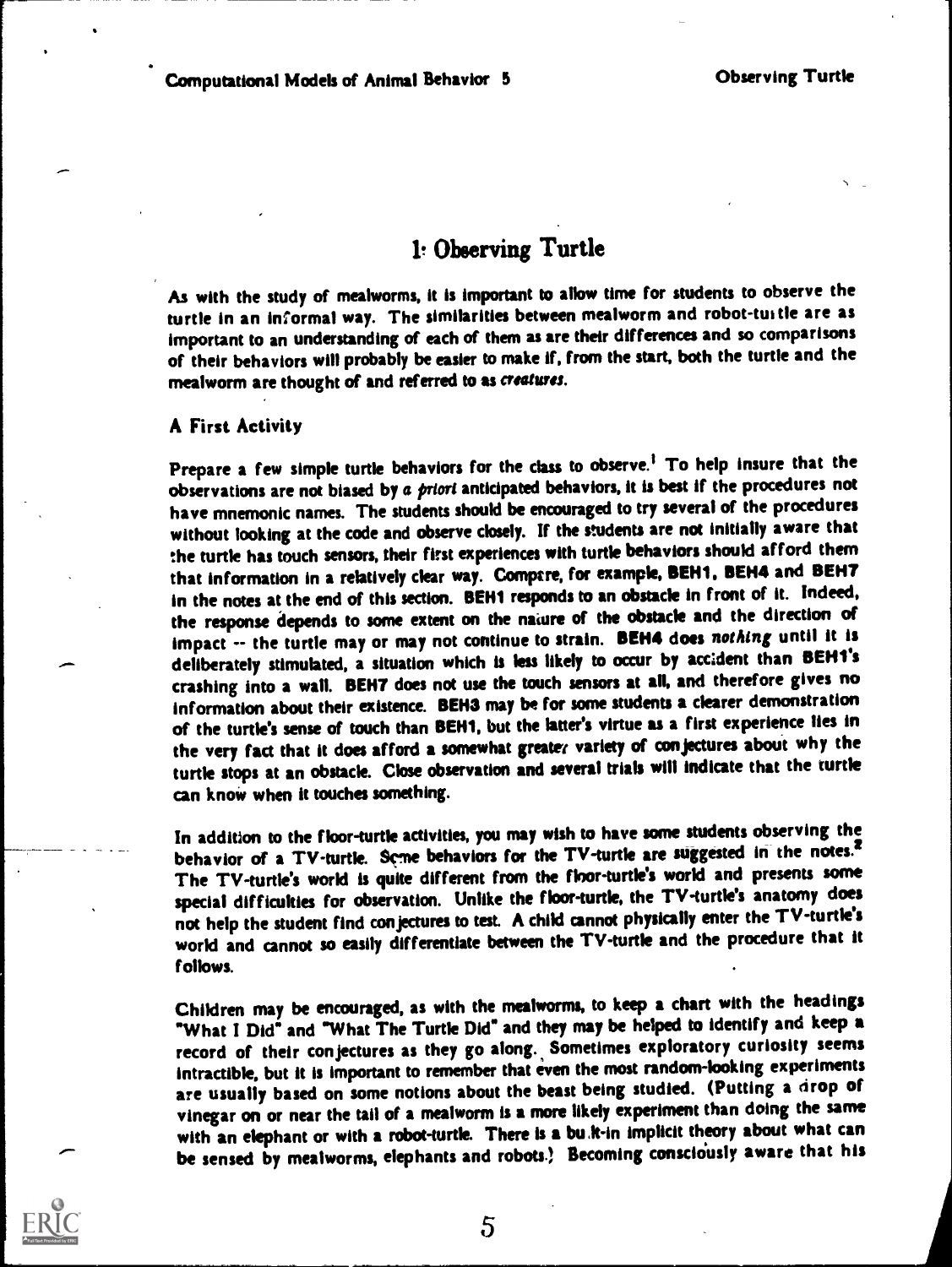curiosities are not always as 'Idle\* as they may seem can enhance the student's self-image as a scientist. In addition, it will provide a record that can both afford insights about the history of science and lead to new and more specifically directed experiments.

T'e usual limits of students' theories about the turtle constrain them to experiments which are actually safe. In addition to petting it and putting obstacles in front of it, you might expect to see experiments like unplugging the turtle, picking it up to see what it does, pushing it a distance, setting it on its back. In unusual circumstances, a student might try something less safe.

Each student might be encouraged to make a variety of observations on the turtle. including observations (for both video- and land-tortoises) of each of Turtles' behaviors, Turtle anatomy, Turtle environments. An akernative, and generally easier plan would involve students specializing in a particular feature or group of phenomena. All students might observe the same behaviors, but pay greater attention to their own area. In particular, observations of the TV-turtle might be kept separately because of the greater abstraction involved.

### Suggestions for Discussion

One or more class sessions should be taken to allow students to suare their observations of Turtle and Mealworm. The Mealworm Guide makes a number of useful suggestions for conducting the discussion. In addition, these questions may be considered.

Do you think Turtle can see?

 $H$ ow are mealworms different from Turtle?

Is Turtle's behavior as predictable as a mealworm's?

Which creature is smarter: Turtle or Mealworm?

### Which creature is smarter: Floor-turtle or  $TV$ -turtle?

In comparing the smartness of Turtle and Mealworm, the class may need to decide which of Turtle's behaviors (programs) will compete with Mealworm's only behavior. Or the class may decide that Turtle's ability to accept any program from us (or inability to do anything but sit unless it receives a program from us) should be considered an important part of the answer. In any case, comparisons of the two creatures becomes somewhat easier when it is explicitly acknowledged that the turtle's program is not part of the turtle in quite the way that the mealworm's grogram is part of the mealworm. For one, the program can be changed by us; for the other, it is bulk -in characteristic of the creature being studied. Thus, observations on "the" behavior of the turtle must take some account of which

 $\boldsymbol{b}$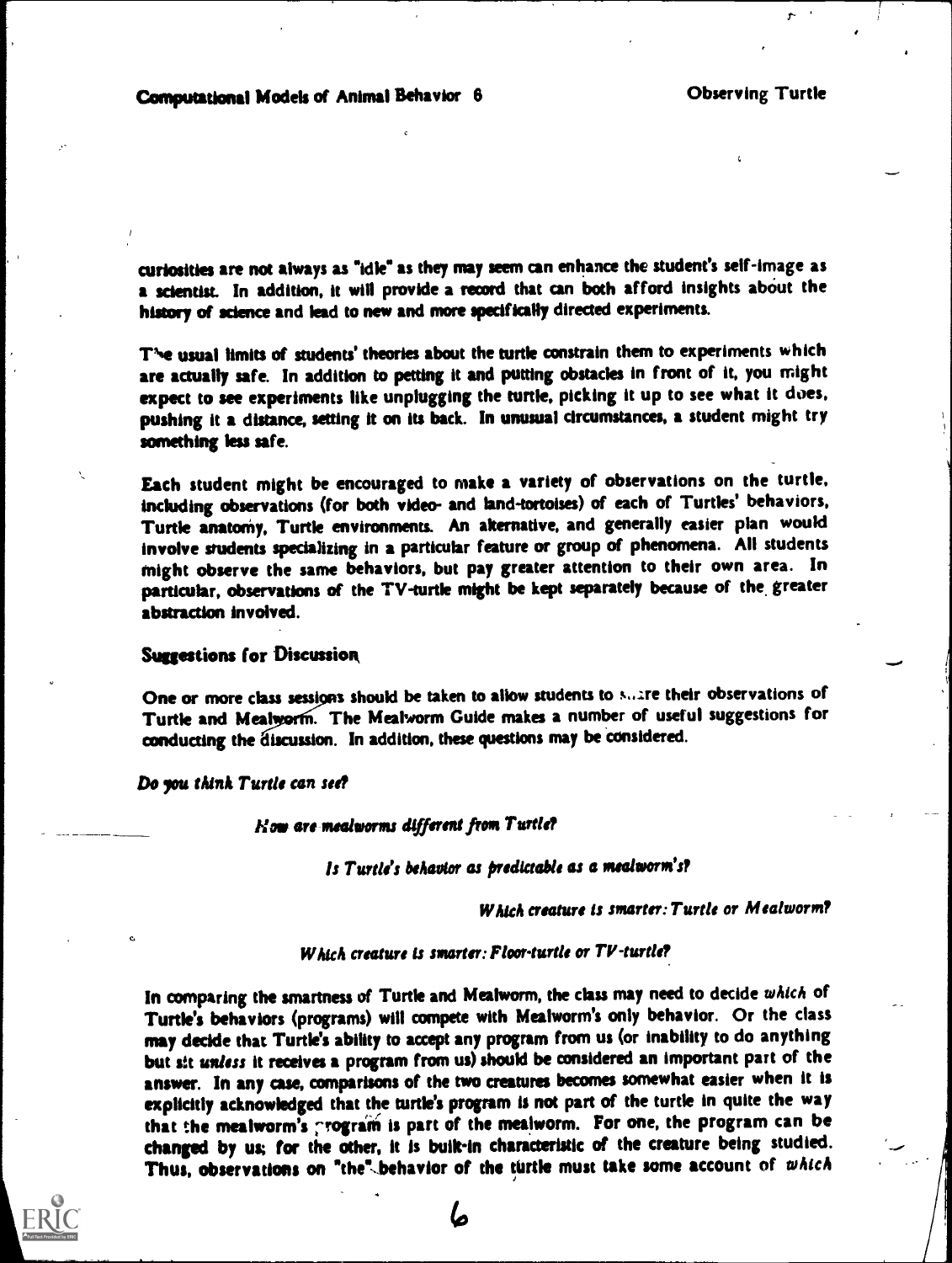program the turtle was using.

### Notes for Section 1

L Here are several floor-turtle procedures you may wish to have ready.

TO BEH1 10 FORWARD 50 UNTIL FTOUCH END

TO BEH2  $\qquad \qquad$ 10 FORWARD 50 UNTIL FTOUCFI **20 TOOT 1**<br>END END  $\qquad \qquad \qquad$ 

```
TO BEH3
10 FORWARD 30 UNTIL FTOUCH
20 BACK 10
30 LEFT 180
40 BEH3
END
```
TO BEH4

10 IF FTOUCH BACK 60 B48U81 20 IF BTOUCH FORWARD 60 B4SUB1 30 IF RTOUCH RIGHT 90 BACK 50 B48UB1 40 IF LTOUCH LEFT 90 BACK 50 848UB1 60 BEH4 END

TO B48U8 I 10 IF RANDOM < 3 TOOT 1 END

70 BEH5 10 IF FTOUCH LAMPON 20 IF RTOUCH TOOT 1 30 IF LTOUCH TOOT 20 40 IF BTOUCH LAMPOFF ao BEH5 END

 $\overline{7}$ 

e.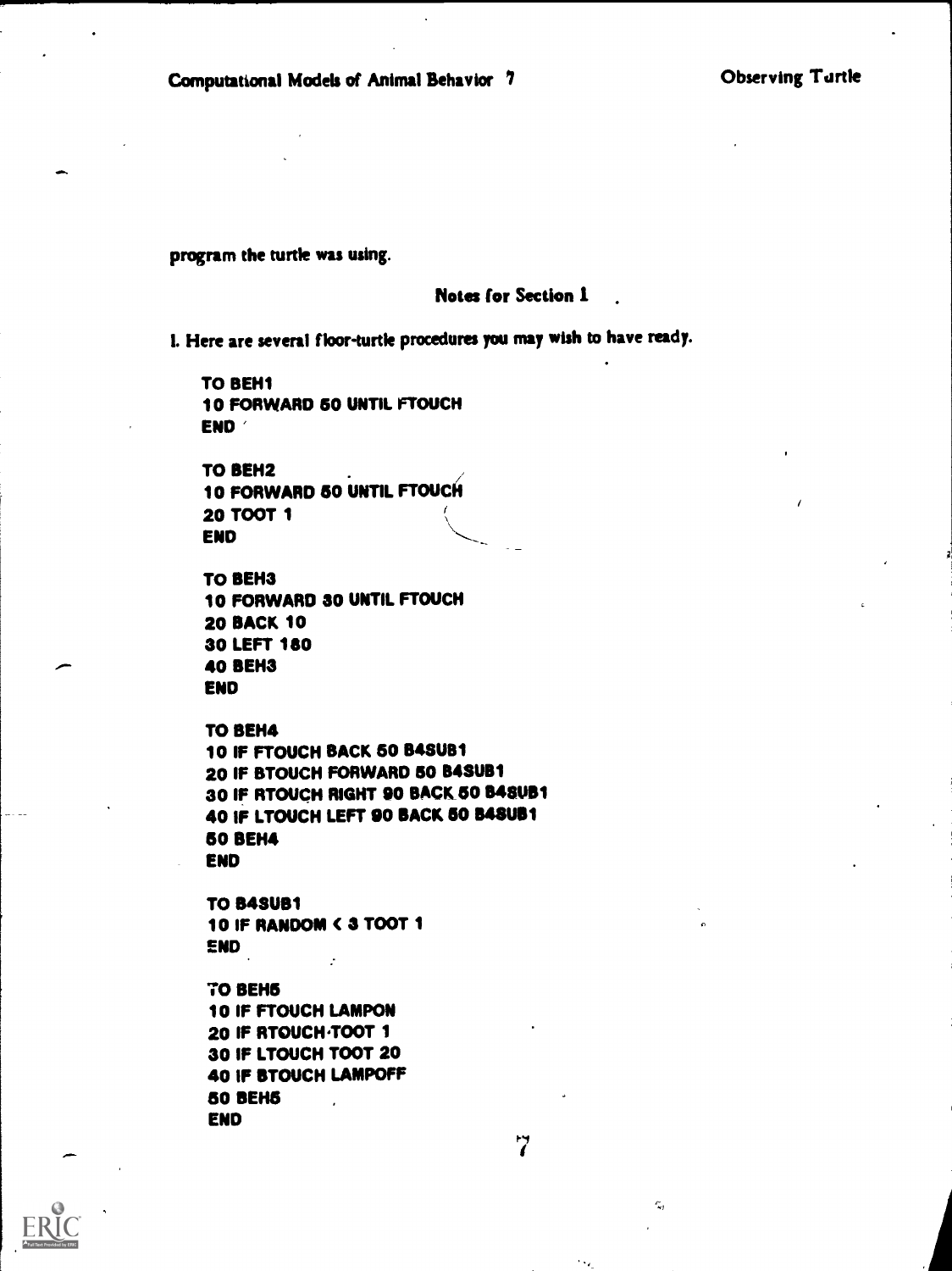Computational Models of Animal Behavior 8 Observing Turtle

...

TO BEND 10 B68UB1 UNTIL B68UB2 20 WAIT 300 30 BEM END

**TO B68UB1** 10 FORWARD 10 RIGHT 10 20 BACK 10 LEFT 10 30 BACK 10 RIGHT 10 40 FORWARD 10 LEFT 10 END

 $\frac{1}{2}$ 

**TO B68UB2** 10 IF EITHER FTOUCH BTOUCH OUTPUT "TRUE 20 IF EITHER RTOUCH LTOUCH OUTPUT "TRUE 30 OUTPUT "FALSE END

TO BEHT 10 B0SUB1 20 BEHT END

2. Here are some TV-turtle procedures you may wish to have ready:

TO TV1 10 FORWARD 20 20 IF RANDOM ( 3 RIGHT 90 30 TV1 END TO TV2 10 PENDOWN 20 TV2SUS1 30 PENUP 40 TV2SUB1 50 TV2 END TO TV2SUB1 10 FORWARD 10 \* RANDOM 20 RIGHT 45 \* RANDOM END TO TV3 10 TV2SU81 UNTIL (RANDOM ( a) 20 HOME **30 TV3** END

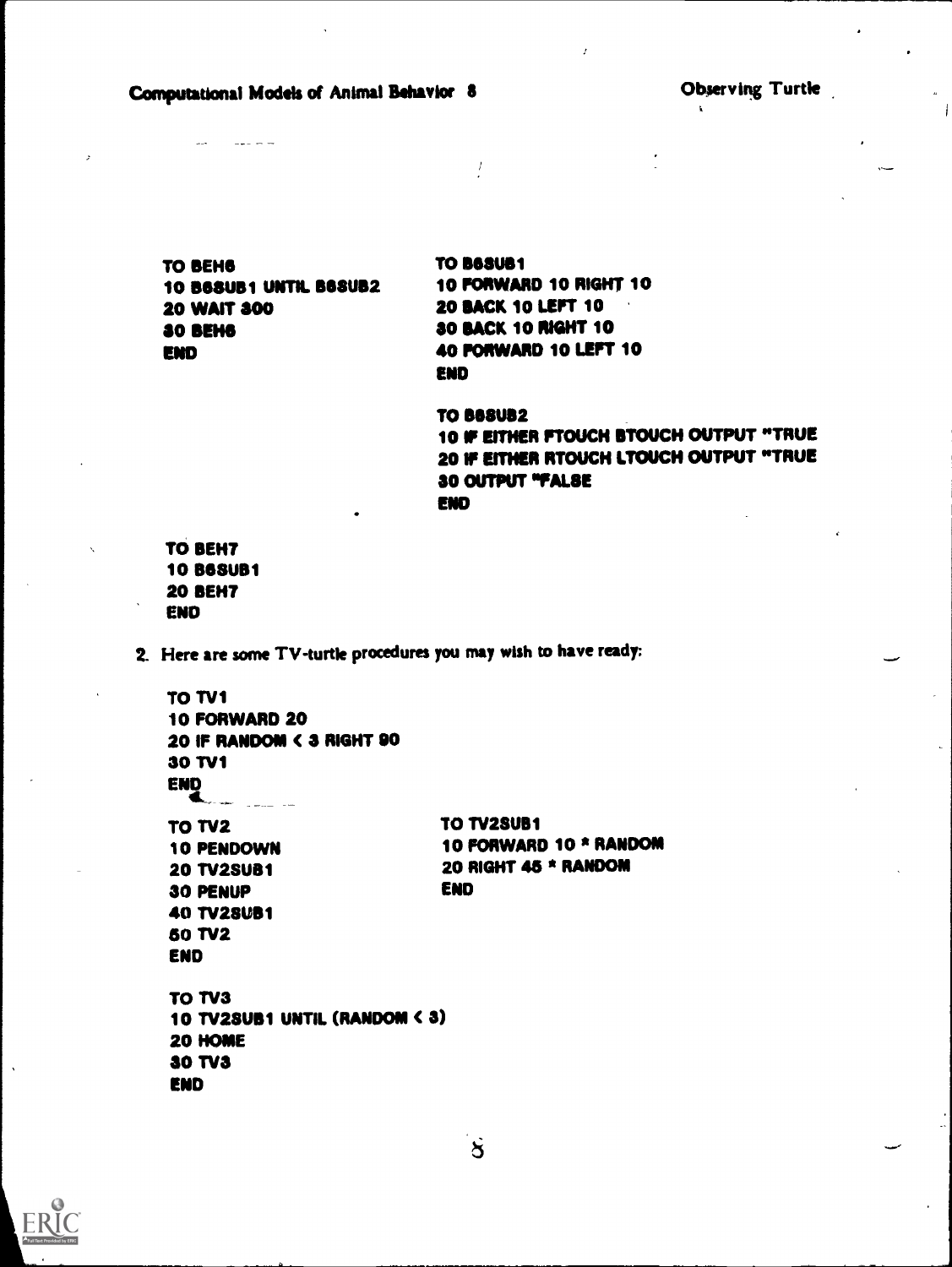# 2: Random Motion

The Mealworm Guide (Sections 3, 4 and 7) suggests a number of projects observing the paths of mealworms moving in a box. These provide a natural context for writing simple turtle programs to model the mealworms' observed behavior. With TV-turtle, students can test out different procedures and then get paper copies of the screen to compare with real mealworm tracks.

Most likely, you will see considerable variety in the features different students select to model. Some students will focus on the irregularity of the mealworm's movements. Others may try to duplicate certain regularities that they have noticed, and may even devise sophisticated measures of the shape of the path, the frequency of turning, and so on. Class discussions should respect these different approaches.

What is important is that the students themselves design the experimental models, and not merely supply parameters to a pre-programmed simulation. Because a variety of different programs may be found which "make the turtle draw tracks like the mealworms do." the students may have a unique opportunity to discover the sometimes surprising truth that models with basically different underlying theories can sometimes produce indistinguishable results.

Bear in mind also that a modeling activity like this tends to be very open-ended. Often, the insights to be gained from working on a particular project are not built in from the start, but develop as students modify and elaborate their initial approaches. This is illustrated in the two sample projects discussed below.

### Sample Project 1: Paths

This project, like so many valuable programming activities, grows initially out of a bug, the unexpected "wrong" outcome of a program. In this case the bug arises in deciding that, since the mealworm moves "at random" its behavior can be approximated by

TO WORM1 10 FORWARD RANDOM 20 RIGHT RANDOM 30 WORM1 END

But see what happens! Instead of randomly meandering, the turtle travels mostly in circles. Do you see why? The bug is that the turtle only turns toward the right. This can be remedied by including some left turns:



9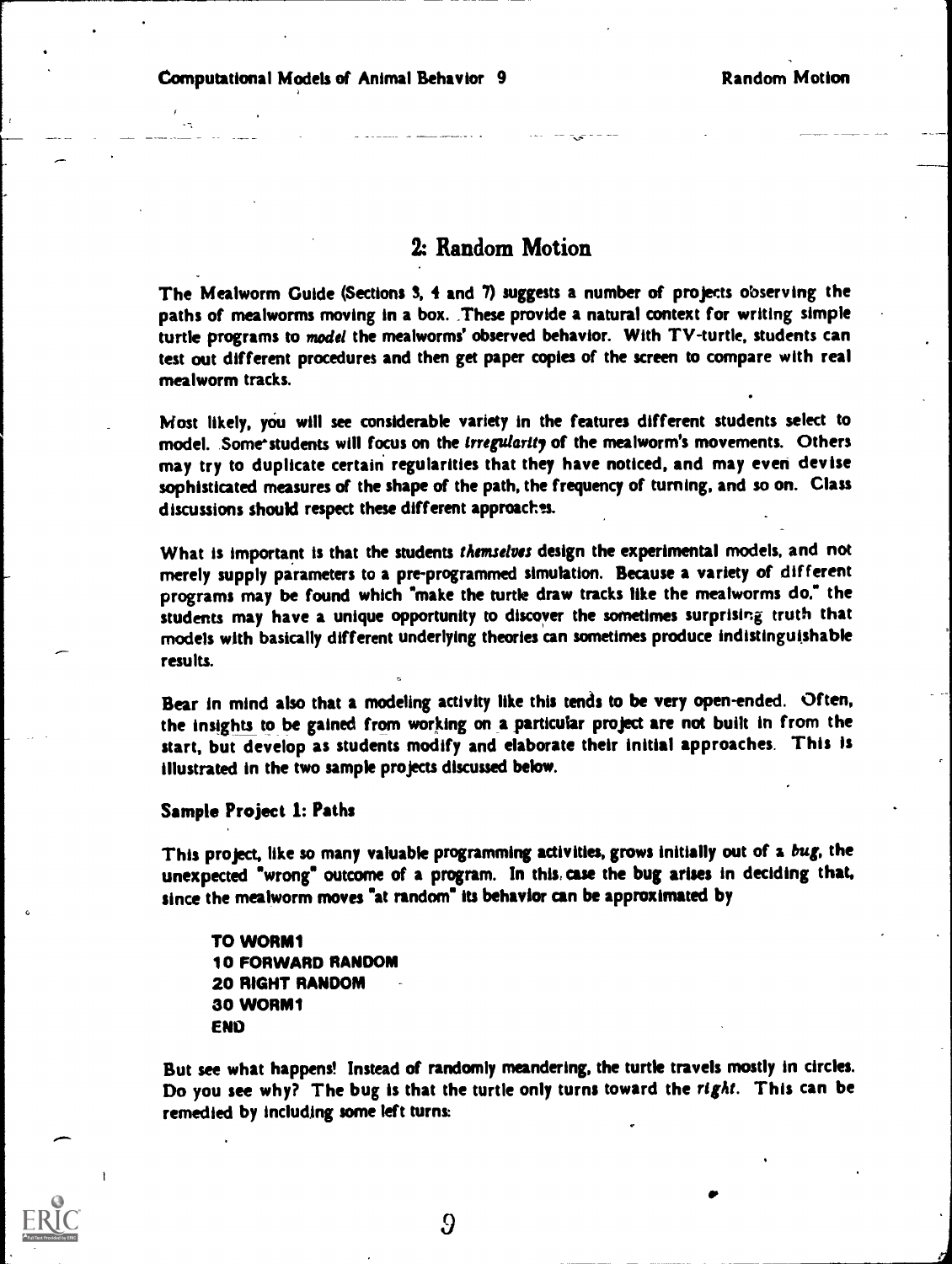Random Motion

Computational Models of Animal Behavior 10

TO WORM2 10 FORWARD RANDOM 20 RIGHT RANDOM 26 LEFT RANDOM 30 WORM2 E ND

Comparing the procedures WORM1 and WORM2 leads to the idea of generating behaviors that are intermediate between the two. You can do this by supplying a biasing factor for one of the turns:

TO WORM3 :BIAS 10 FORWARD RANDOM 20 RIGHT RANDOM 25 LEFT RANDOM \* :BIAS 30 WORM3 :BIAS END

Or one can bias both of the turns:

TO WORM4 : LEFTBIAS RIGHTBIAS 10 FORWARD RANDOM 20 RIGHT RANDOM \* :RIGHTBIAS 25 LEFT RANDOM \* :LEFTBIAS 30 WORM4 :LEFTBIAS :RIGHTBIAS END

If the turns are small, the resulting paths tend to look like circles or be mostly straight. As the biasing factors become larger, the paths get more jagged and random looking.

Which blasing factors give the best mealworm simulations?

Is the worm's motion constant or intermittent? How can the above . procedures be modified to take this into account?

Is the mealworm's turning biased to the left or right?

How about consecutive turns? Are they related randomly or does the worm heep some "preferred direction" from one step to the next?

Maybe the worm's turns are biased, not towards right or left, but rather towards or away from the edges of the box. How could we model this?

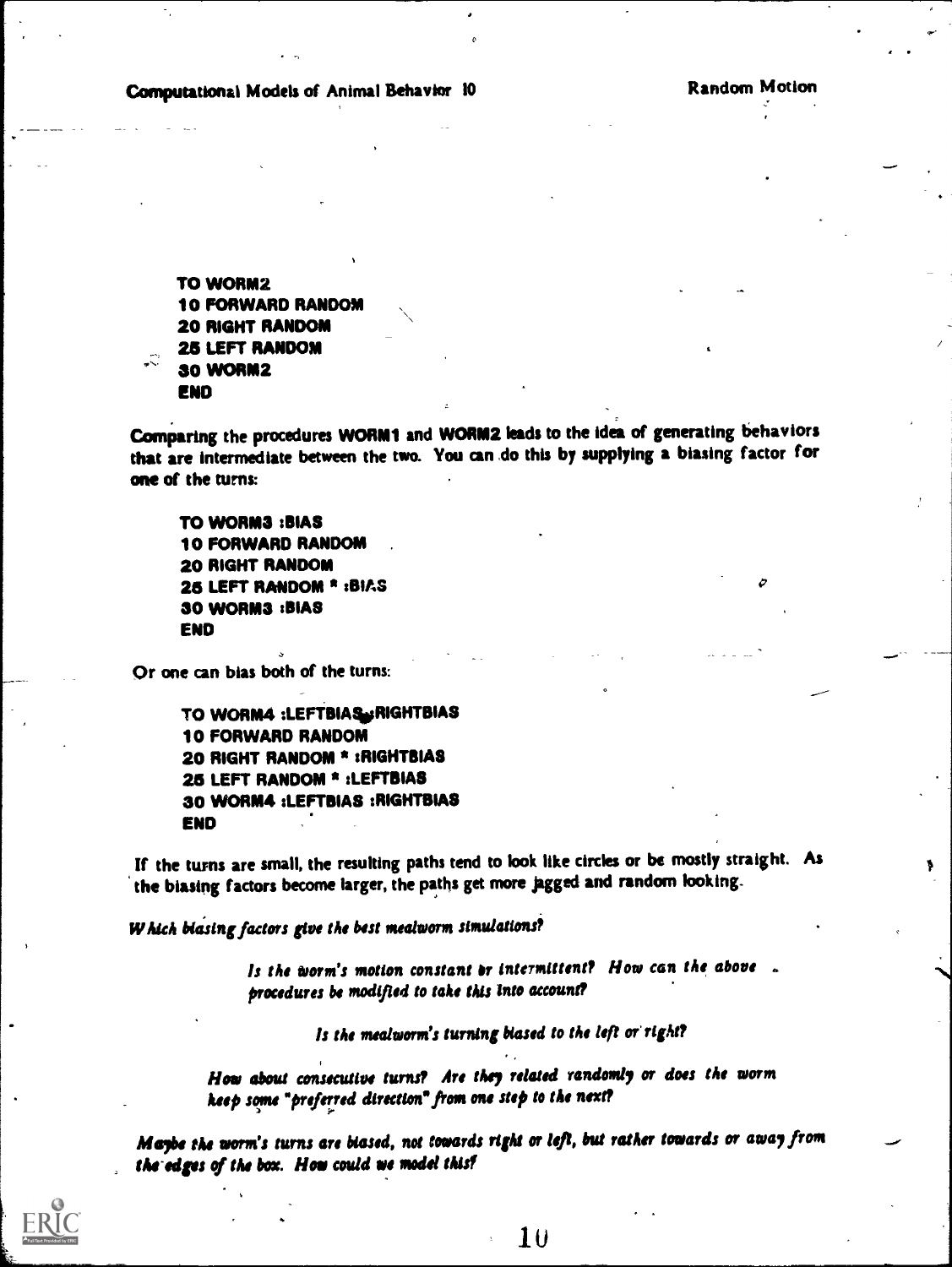### Sample Project 2: Edges

Another bug is inherent in all of the above WORM procedures -- the turtle keeps running off the edge of the screen. This bug is also rich in ideas to investigate and thus suggests a new project in modeling the behavior of a mealworm crawling near the edge of the box. First of all, how does the mealworm know when it's at the edge? One way could be by . touch -- the worm senses the edge when he runs into it. TV-turtle can be provided with a similar "sense" through a STUCK operation which indicates whether the previous FORWARD command tried to move the turtle out of bounds.<sup>1</sup>

By adding a line at the beginning of any of the above WORM procedures we can, for example, have the turtle reverse direction when he runs into t'e edge:

### 5 IF STUCK RIGHT 180

or, not reverse c'irection completely, but still make a fairly large turn:

### **6 IF STUCK RIGHT ?^**

or, turn a tittle at a time until he can go forward again:

# **6 IF STUCK (RIGHT 1 FORWARD 1) UNTIL (NOT STUCK)**

 $\mathbb{R}^2 \times \mathcal{M}$ 

This last variation yields an unexpected dividend. When combined with a random WORM procedure it causes the turtle to spend most of the time wandering near the edge of the screen. This provides one possible explanation for something the studei. ; may have already noticed while observing the real mealworm  $-$  the worm's preference for remaining near the sides of the box.

The, class may question in this context the validity of anthropomorphising the mealworm's actions. If the worm's edge behavior can be accounted for by such a simple mechanism, then are we really justified in saying that the worm "prefers to stay near the sides" or "dislikes remaining in the middle of the box?" Can we legitimately make these same statements about the turtle?

### suggestions for Discussion

A valuable issue for discussion is what makes a simulation 'good." One way to check out the authenticity of a TV-turtle mealworm simulator is to show a friend two pencil tracings of tracks, one from Tv-turtle and one from Mealworm, and have him try to guess which is which. But depending on the goals of a simulation, it may be decided that "looking right" is not a sufficient criterion for the goodness of a simulation. To highlight 'the distinction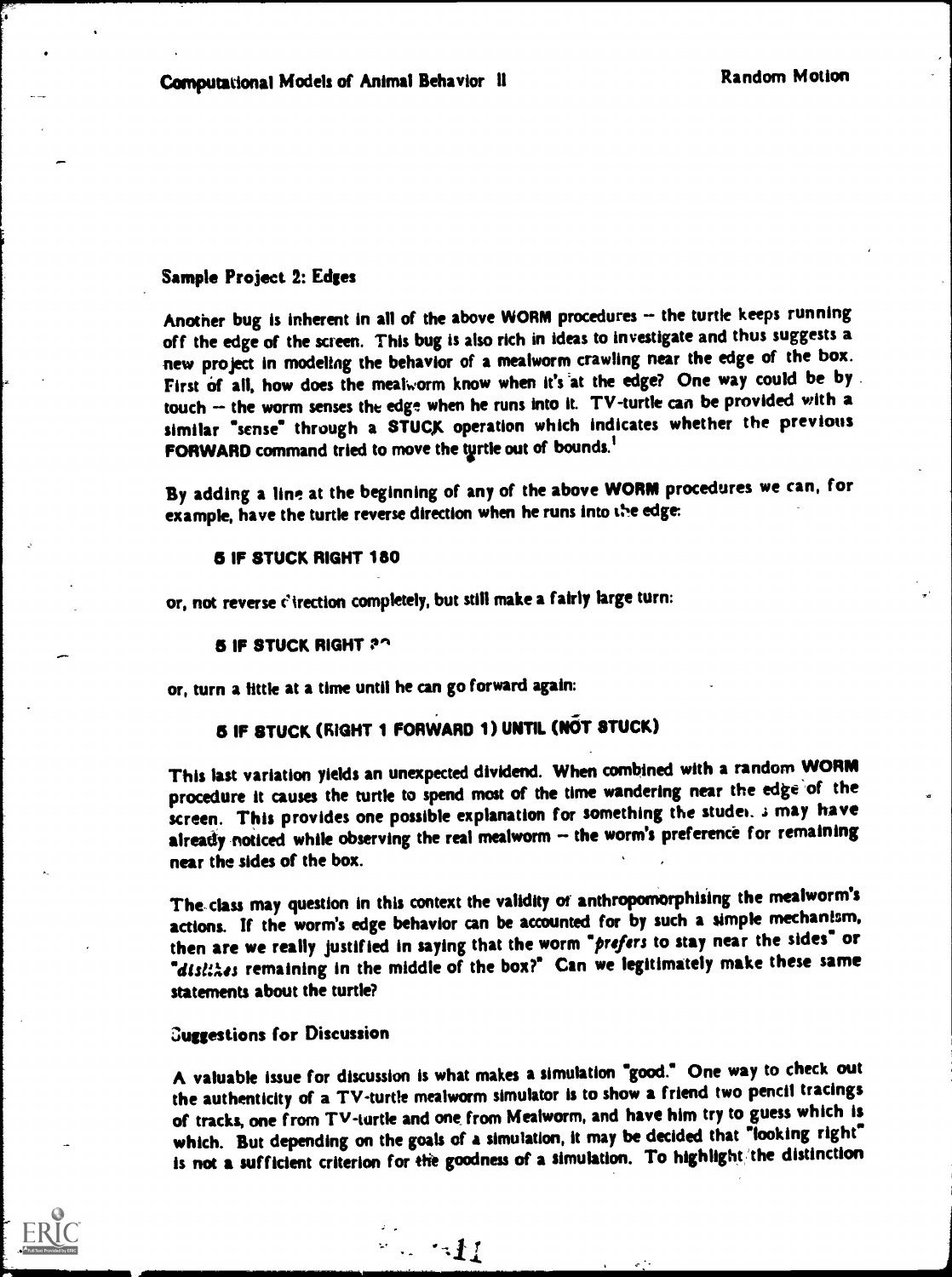between a program which only reproduces an particular path and one which provides a plausible mechanism for behavior, you might prepare for the class a fixed instruction procedure that retraces a particular (actual) mealworm path.<sup>2</sup>

Another way to check out the authenticity of a simulation is to compare turtle and meahvorm behaviors other than path-shape. Section '1 of the Mealworm Guide suggests the compiling of ratistics which deal with how much time the worm spends in various parts of the box. If ane students do not think of it themselves, you may wish to suggest that they make similar observations on the behavior of their programs and compare these with the mealworm's statistics.

Of course, with the turtle, we can just as easily make other kinds of measurements -- the total amount turned right versus the total amount turned left, the number of moves before running into the edge of the screen, the distance from the starting point after a given number of moves, and so on.<sup>3</sup> These can also provide ways of comparing, different programs.

## Notes for Section 2

1. The STUCK operation can be conveniently supplied to  $t_i$  is students via Logo's ERRORSET capabilit<sup>1</sup> Redefine the normal FORWARD command to clear a "failure signal". Then enat' is : "UT OF BOUNDS error to set the flag:

| <b>TO STUCK</b><br>10 OUTPUT · FORWARD. FAILED | <b>TO FORWARD:N</b><br><b>10 MAKE "FORWARD.FAILED</b><br>"FALSE |
|------------------------------------------------|-----------------------------------------------------------------|
| <b>FND</b>                                     | 20 ERRORSET BOUNDS.ERROR                                        |
| $\sim$                                         | <b>30 OLD FORWARD:N</b>                                         |
|                                                | <b>END</b>                                                      |

TO SOUNDS.ERROR 10 IF ERRORNAME s [OUT OF BOUNDS] MAKE "FORWARD.FAILED "TRUE 20 ERROR.RETURN END

- 2. A fixed instruction program is one whose behavior is identical each time it is run and is not influenced by outside conditions (the turtle's touch sensor) or by random events (e.g., FORWARD RANDOM).
- S. The simplest way to record these statistics is to print them by adding lines to the WORM procedures. Alternatively, a RECORD subprocedure could automatically compile a table

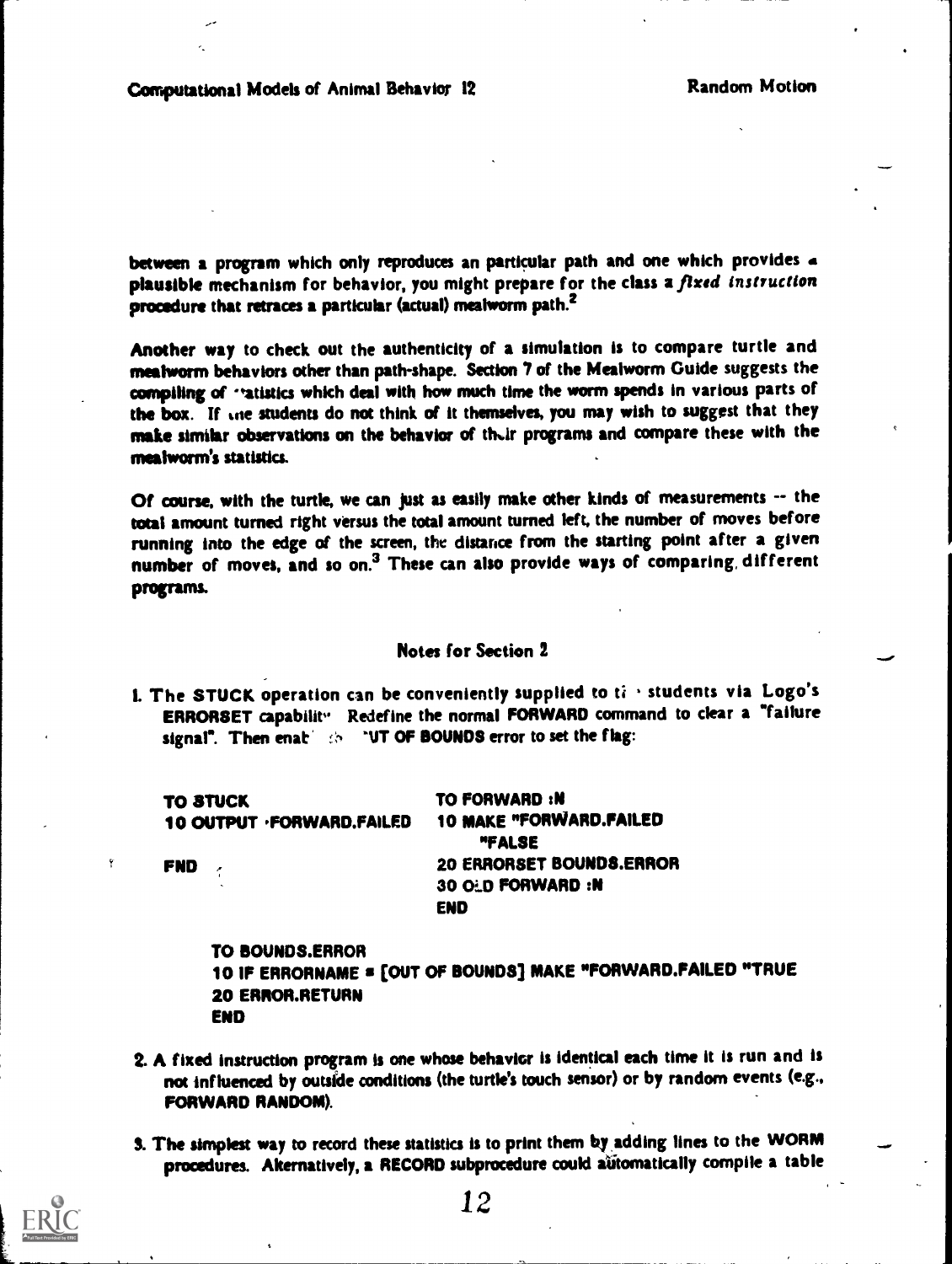to be printed after a large number of trials. This could be readily modified to compute average values or apply other sampling techniques.

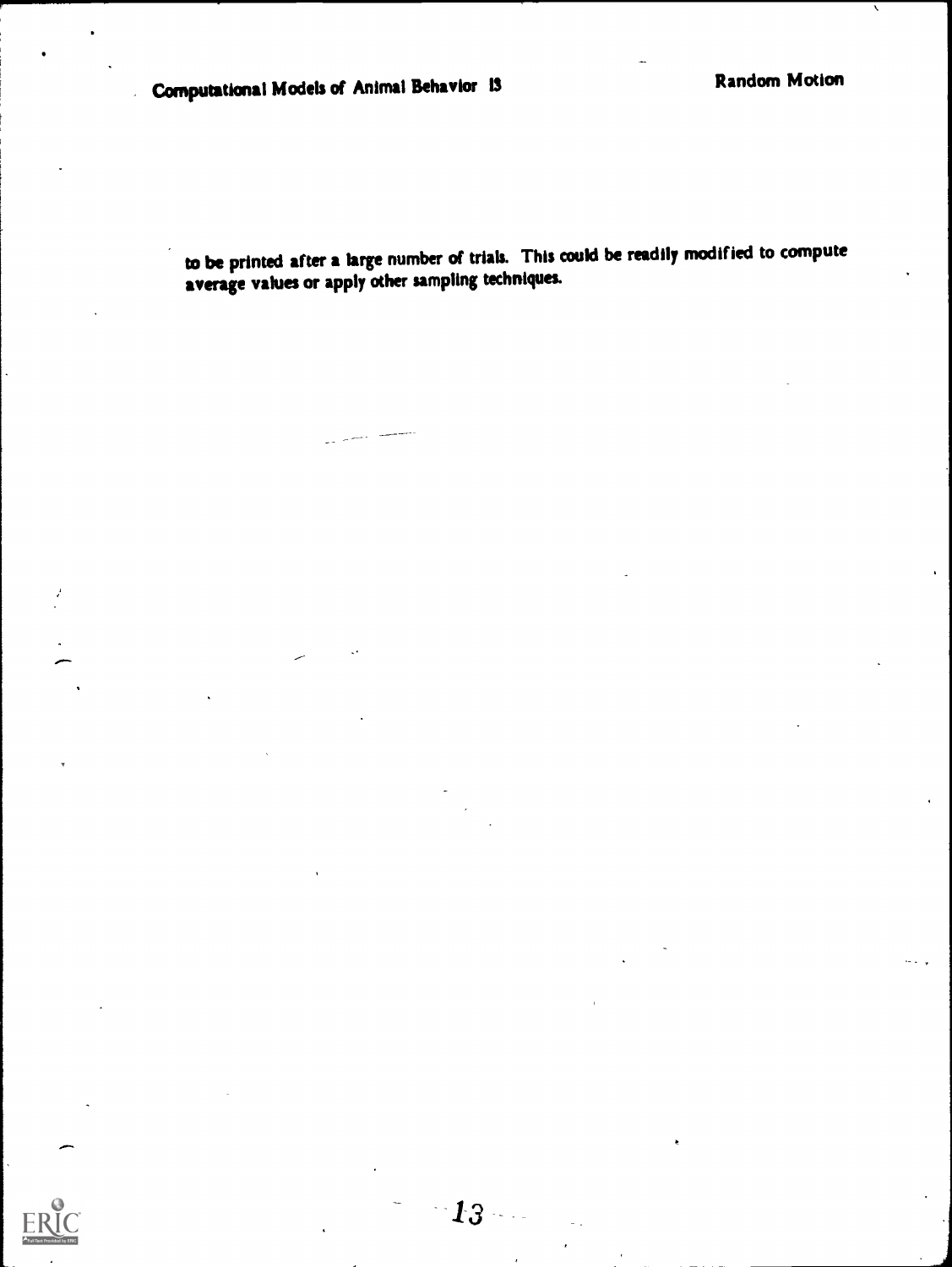# 3: Orientation by Touch

Programming the floor-turtle to feel its way along a wall by sense of touch is a natural adjunct to the experiments suggested in Section 3 of the Mealworm Guide on how mealworms follow walls<sup>I</sup>. We have already seen that a worm's wall-following behavior could arise merely as the consequence of a tendency to keep moving with as little change in direction as possible. (See sample Project 2 in Section 2 of this guide.) Using this theory of the behavior of a mealworm, we have no difficulty explaining why a mealworm turns when he reaches the inside of a corner, a wall that turns toward him. His turn may reflect simply a tendency to move in as straight a line as possible. But a real mealworm turns even when the wall bends away from the mealworm and our theory of minimum-turn would not predict\_that. Students should perform experiments, comparing mealworms and with any wall-following procedures they devise for the turtle.

You may wish to suggest some introductory work with touch sensors before students embark on a wall-following project. Simple procedures can make the turtle bounce back and forth between two obstacles:

TO BOUNCE 10 FORWARD 50 20 IF FTOUCH BACK 10 RIGHT 180 30 BOUNCE ENO

or continually back away from a touch stimulus:

TO BACK.AWAY 10 IF FTOUCH BACK 50 20 BACK.AWAY END

Another preparation for wall-following is to program the turtle to work its way along a narrow passageway2. This can be accomplished by using a feedback technique: if the turtle touches something on its right, it assumes that it is bumping against the right-hand wall of the passageway and therefore adjusts by turning slightly to the left before proceeding forward. Similarly, a touch on the left causes the turtle to turn right

TO FOLLOW.A.PASSAGEWAY 10 FORWARD 50 20 IF RTOUCH LEFT 10 30 IF LTOUCH RIGHT 10 40 FOLLOW.A.PASSAGEWAY 14 END 1

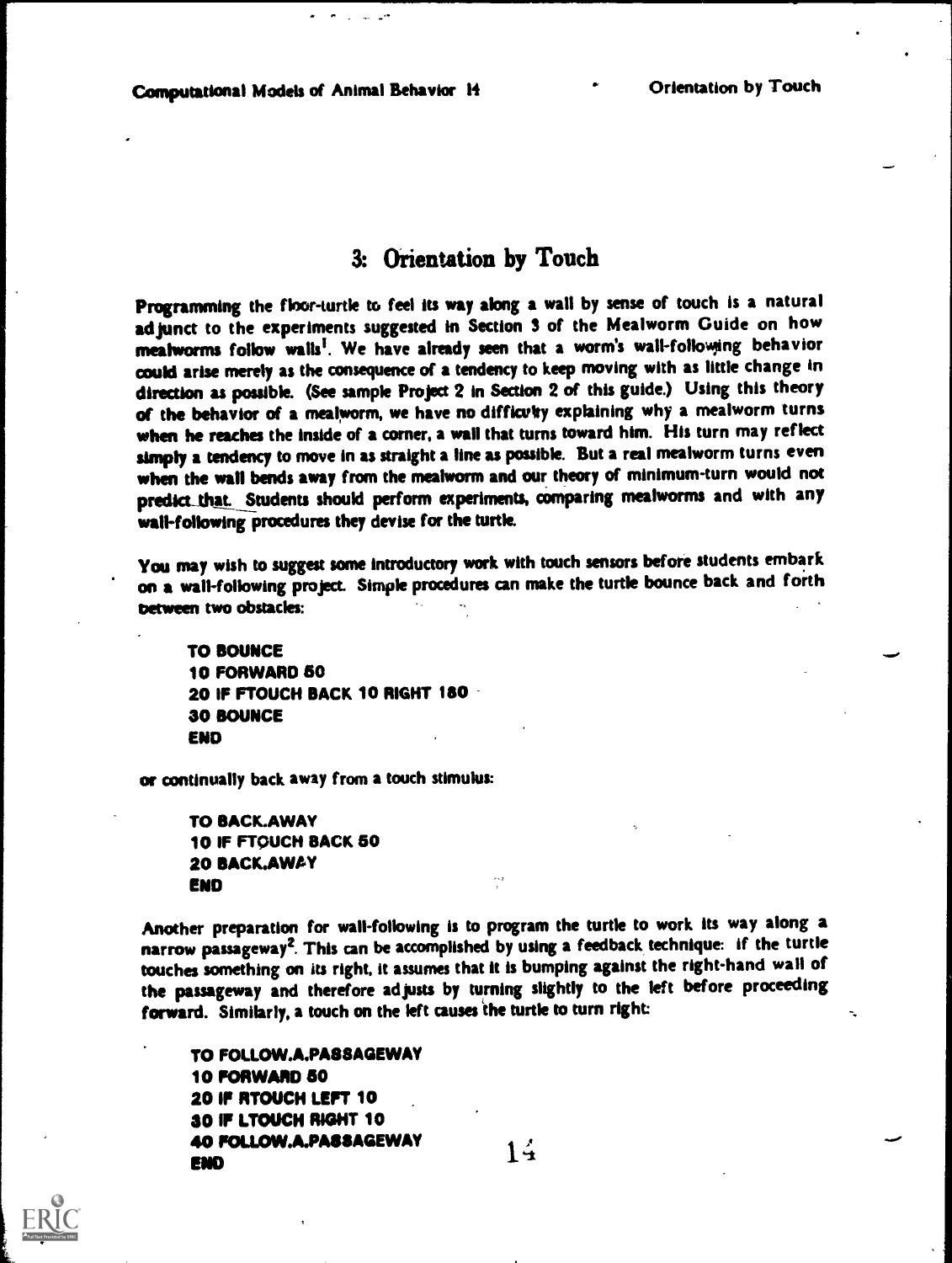When the passageway is much wider than the turtle, the turtle cannot easily use both walls to guide him. Let us assume the turtle has found a wall to his right. When the turtle feels that wall, he should veer away from it (turn left) as before. But when the turtle does not feel the wall to his right he knows that he is heading away from the wall and so must turn back a little towards the right to avoid wandering too far from it:

TO FOLLOW.A.WALL 10 FORWARD 60 20 IF RTOUCH LEFT 10 30 IF NOT RTOUCH RIGHT 10 40 FOLLOW.A.WALL END

Watch how the turtle can weave its vay along the wall in this fashion. Observe closely how it manages to get around corners. This project suggests many variations. For example, program the turtle to get round any obstacle placed in its path by following the obstacle around to the other side. Build an obstacle course and have the turtle work its way from one side of the room to the other.<sup>3</sup>

You should encourage the students to "play turtle," following along a wall by sense of touch and describing their actions in turtle language, to aid in developing these procedures. One difference between the turtle's sense of touch and that of a blindfolded student is that the student can reach out with her arms to feel her way about. How does the task of following a wall while blindfolded change if you must also keep your arms at your sides?

### Suggestions for Discussion

These procedures for following walls and passageways are good illustrations of the use of feedback: doing something in small steps and making adjustments at each step. It is very common for initial strategies not to make use of this principle. Some of your students may have tried procedures like FOLLOWI and FOLLOW2 (see below) and it is worth comparing them with FOLLOW.A.WALL

A strategy often tried when having the turtle circumnavigate a square object is to measure the side of the square in turtle steps and not use the touch sensors at all:

TO FOLLOW1 :SIDE 10 FORWARD :SIDE 20 RIGHT 00 30 FOLLOW1 :SIDE END



15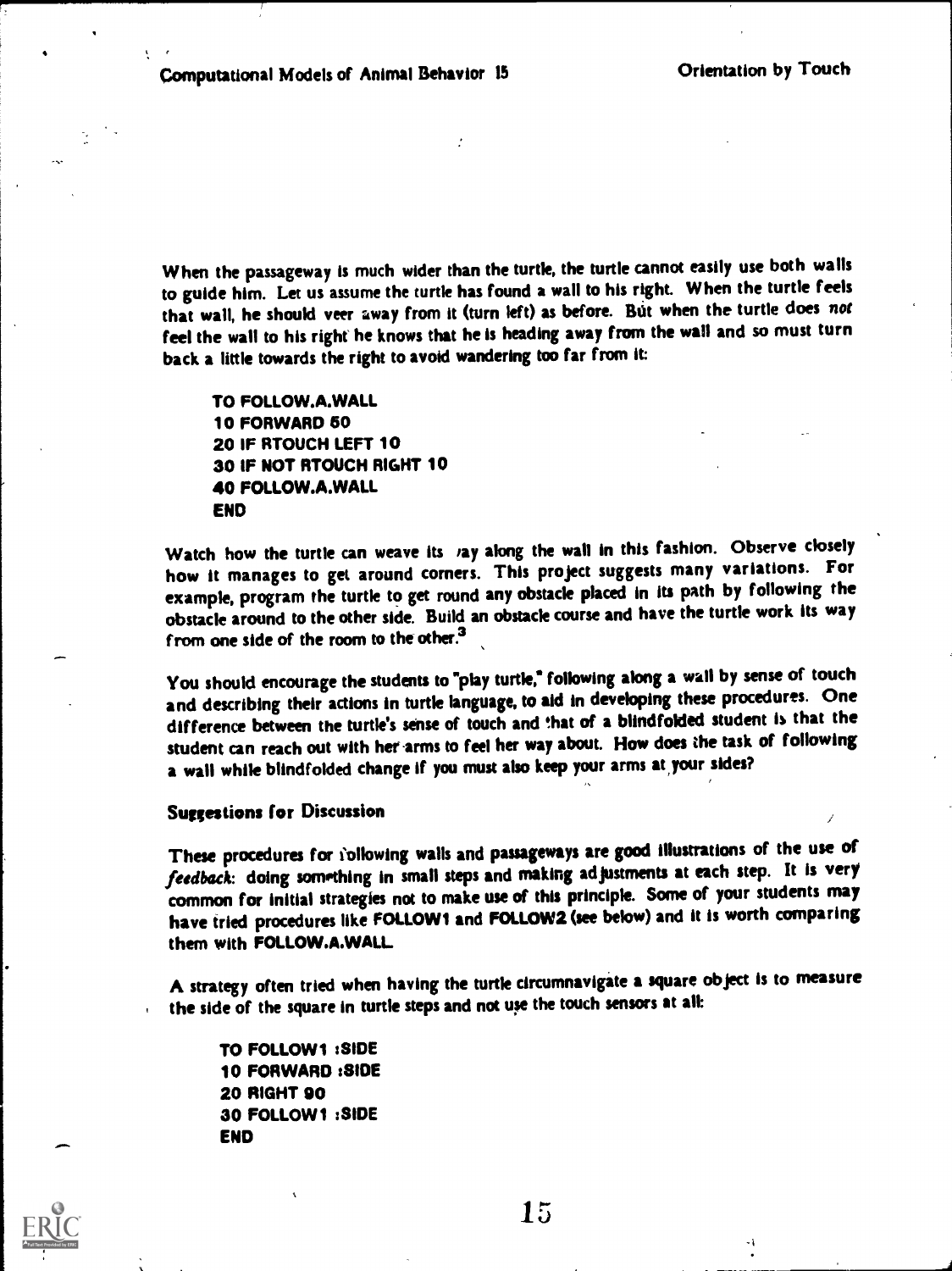Computational Models of Animal Behavior 16 **Orientation by Touch** 

A major disadvantage of this method is that the turtle remains very dependent on human help. First, it must be told the size of the object. In addition, it will not successfully round even the first corner unless it is very accurately aimed along the wall. If there is  $any$ unforseen circumstance (a wheel slips, the aim is not perfect, the object is moved slightly), the whole program may fail!

A second strategy eliminates the need for prior knowledge of the object's size

TO FOLLOW2 10 FORWARD 60 UNTIL (NOT RTOUCH) 20 RIGHT 90 30 FOLLOW2 ENO

This approach again relies on the turtle's initial aim. It also has a subtle bug. When the turtle feels no wall to its right, it turns right 90 degrees But unless we are very fortunate, this turn will not position the right-hand touch sensor exactly along the new wall. So the turtle will go forward, feel no touch, and turn again, this time to face into the wall. Again, no touch is fek on the right, and the turtle turns once more, and so on. The result is that, at the first corner, the turtle will probably get trapped in this way, tracing a small square over and over.

This bug will most likely slip past students who are checking their procedures by playing turtle.<sup>4</sup> Human turtle simulations know enough to be extra careful with their touch sensors when they round a corner. The bug is therefore also a good illustration of the principle that the turtle does exactly what we tell it to do.

In contrast to these less successful attempts, the FOLLOW.A.WALL procedure is relatively insensitive to whether the turtle starts out aimed exactly parallel to the wall. It will also work whether or not the corners are 90 degree turns or even if the wall is not straight.' That feedback can guide the turtle and continually correct its path as the turtle moves along is well illustrated by these experiments. But the real importance in seeing this point is that feedback is a powerful idea essential to most behavior and all learning.



16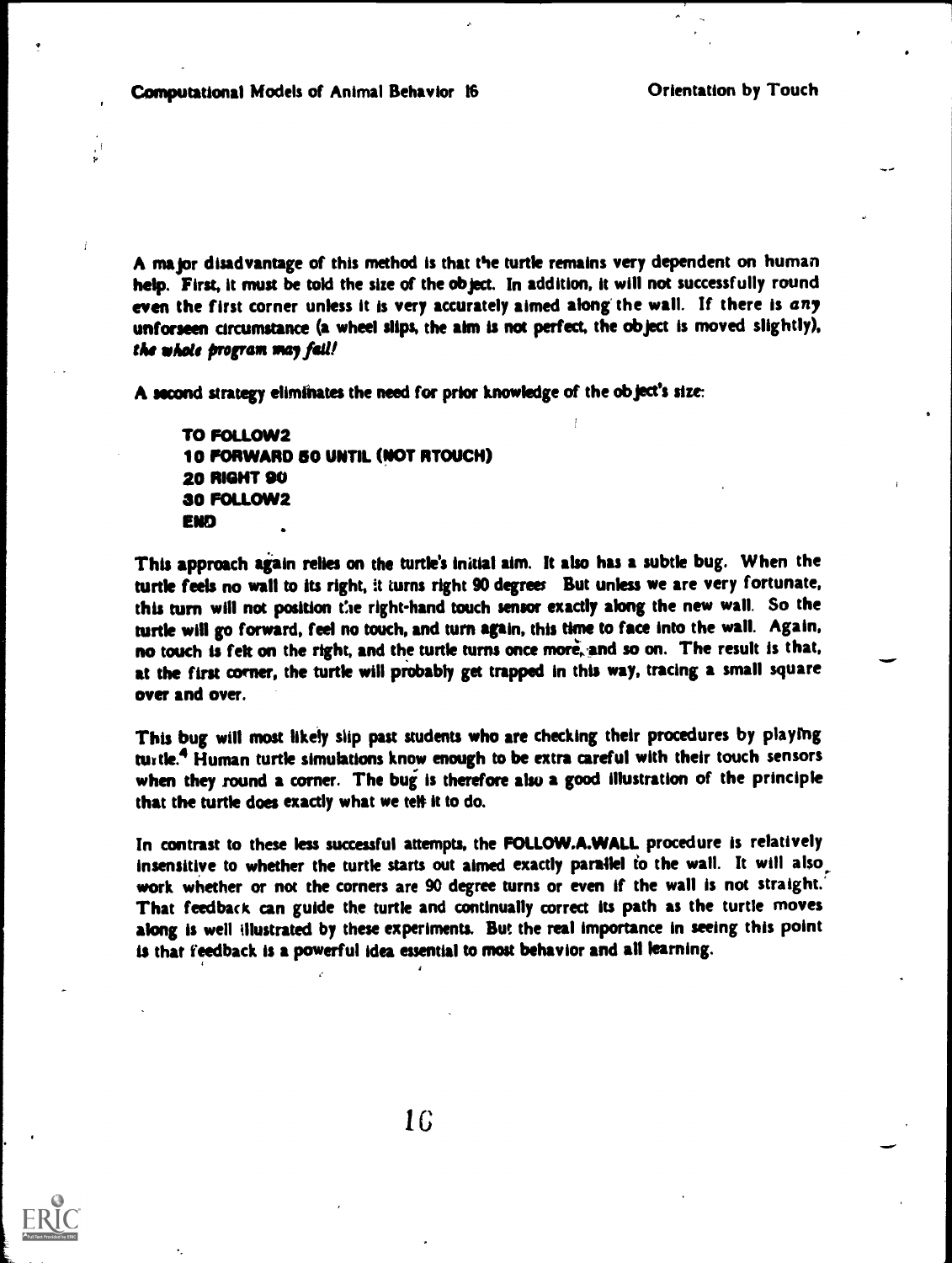$\mathbf{I}$ 

## Notes for Section 3

- 1. It is of course also possible to provide TV-turtle with a simulated sense of touch. The use of floor-turtle, however, can provide a more concrete experience. In addition, the inevitable innaccuracies of a mechanical device tend to force students to incorporate feedback techniques in their algorithms.
- 2. Passageways, walls and obstacles are readily constructed by arranging bricks on the classroom floor. The bricks are easy to rearrange and yet heavy enough so that the turtle won't move them when it runs against them.
- S. While working on this project, one student developed an algorithm which allows the turtle to get around any obstacle at all (a universal maze-solving algorithm). The basic idea is this: the turtle proceeds in a preferred direction, say "northward," until it runs into a wall. It then follows the wall until it is once again facing "north" and its total turning while following the wall (amount turned right minus amount turned left) is zero. Then it continues "northward." For further details see Seymour Papert, "The Uses of Technology to Enhance Education," Memo No. 298, Artificial Intelligence Laboratory, MIT.
- 4. Because people working with the turtle navigation experiments have often suggested a similarity to the experience of blind persons, we feel a comment on that observation worthwhile. Although there are, indeed, insights about blindness to be gained from the experiments, it important to note that neither the student's personal experience walking blindfolded nor the observed "experiences" of the turtle are complete or accurate representations of the experience of a blind person. A blindfolded person already has a sight-based model of the world around him, even when walking in unfamiliar territory, and any simple turtle program is obviously using much less information than a blind person has. Still, some of the mobility difficukies of blind people may be understood when we consider what thinking we must go through to tell the turtle how to get around an obstacle.

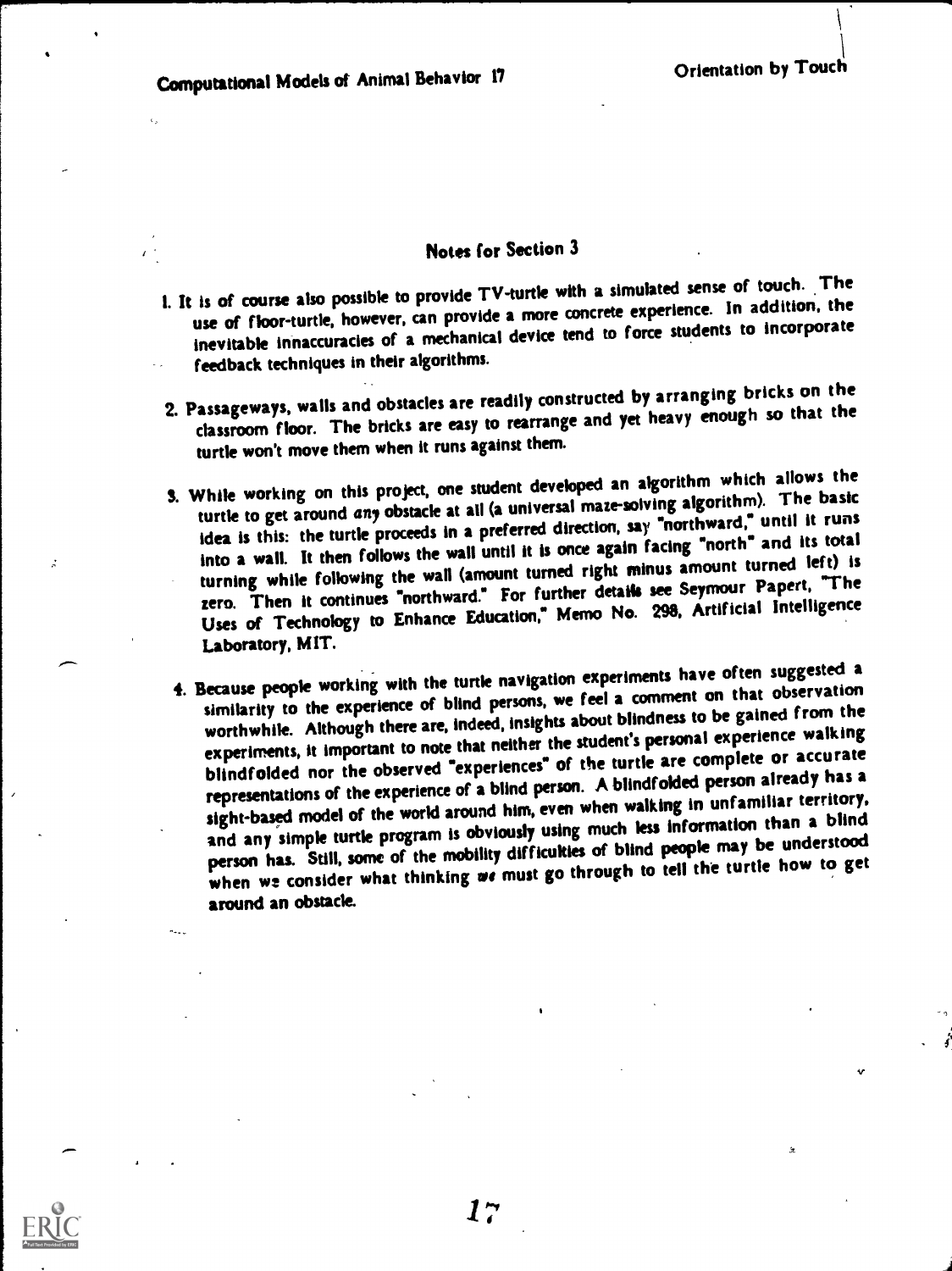# 4: Sensory Information - Modeling Smell

If we place some bran in the box with the mealworms, they will crawl around and eventually find it. The experiments in the Mealworm Guide (Sections 3,4 and 8) lead the class to consider what kind of sensory information the meahvorms use in locating the bran. Making computer models requires that we be more precise. Not only must we consider the sensory modality (sight, hearing, smell, etc.) but also

exactly what information is being received, and

how does the worm use this information to locate the food?

This is a subtle point, for adults as well as for children. We are so accustomed to the ways in which we use our own senses that it is difficult to imagine other possibilities. For instance, an initial; discussion of how a mealworm might use sight to locate food is likely to get no further than "He sees the food and he goes to it."

It seems better, therefore, to begin by modeling a sense like smell. Since we ourselves do not normally navigate-by odors, it should be easier for the students to be objective about how a meahvorm might do so.

A worm's ability to "smell" could be furnishing him with many different kinds of information. For example:

The "amount of smell" could be a value which depends on how far the worm is from the food. The larger the distance, the weaker the smell.

As above except that there might be only three levels of smell: either the worm doesn't smell the food at all, or he smells it a little, or the smell is very intense when he's right at the food.

The worm might not sense any particular level of smell, but each time he moves he is able to tell whether the smell is getting stronger or weaker.<sup>1</sup>

### Hot-Cold Came

v., 7

One way to help get this point across to the students Is to organize a "hot-cold" game as a human simulation of "smelling something out." Typically, one person is trying to find some hidden object while the onlookers shout out "hot" or "cold" to Indicate how well the detective is doing. Since human detectives, especially young ones, tend to be distracted as often as helped by hunches, it is probably best to blindfold the searcher. Several varieties might be worth trying: r



18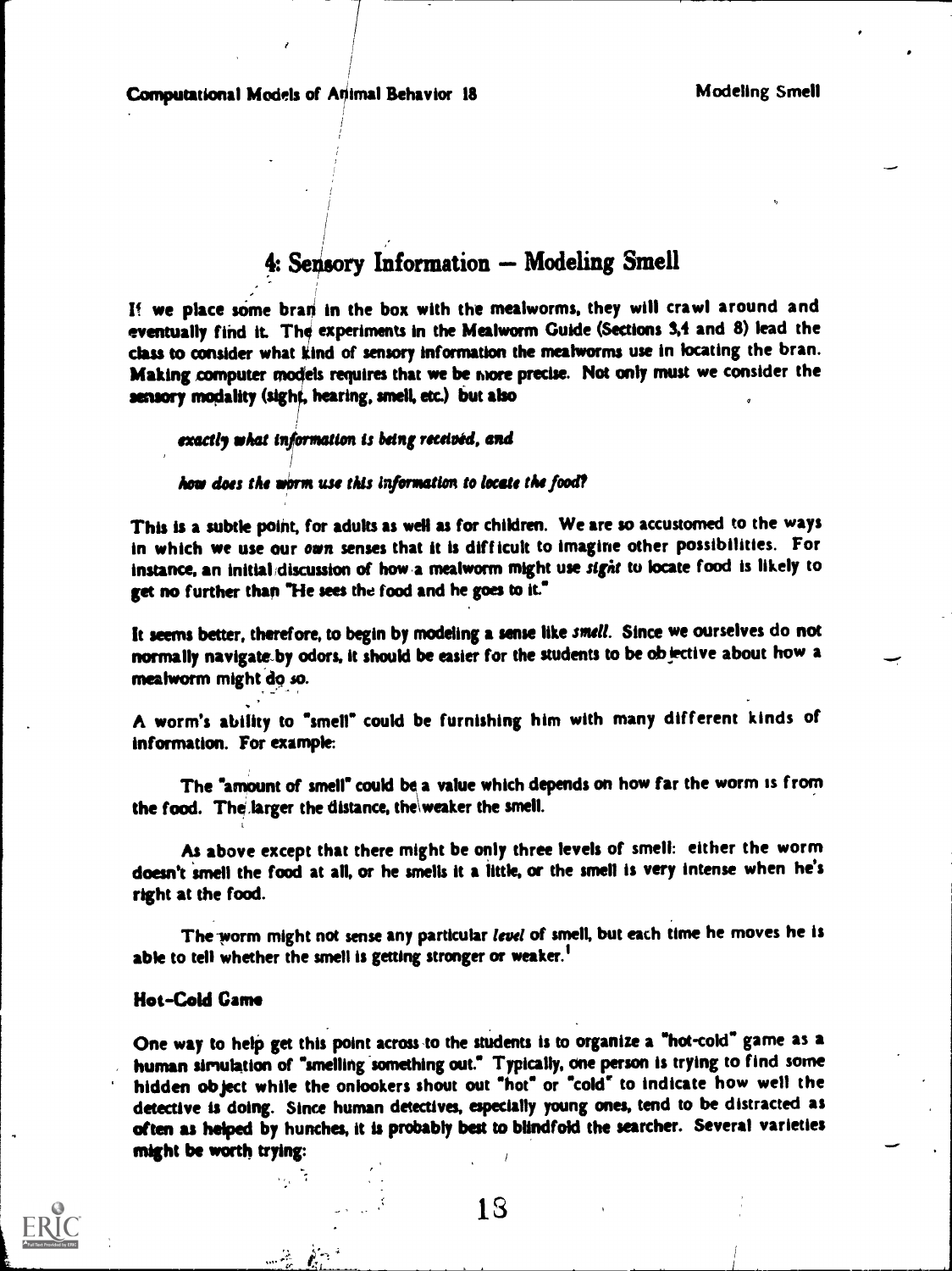4

1. The searcher receives information based upon distance from the object. Before beginning this game, the class must agree on "zones" and tell the searcher some number between I and 5 (or some more suitable scale) depending on his closeness. Several ideas can be explored here. How accurate need the class be? How accurate need a sense organ be? Is a 1 to 10 scale better than a 1 to 5? Does the direction the person faces influence the score he gets? Different answers to these questions may, themselves, suggest different kinds of senses.

2. The same kind of information with a coarser scale. A scale of 1 to 3, where 3 means "within easy hand-reach", 2 means "within two or three steps and a short handreach", and I means "farther than that" might be best.

3. The searcher receives information based upon the change in distance from the object. Again, before beginning the game, the class must decide how much of a difference in distance will be considered significant. The searcher is never told how close he is, but gets the same "you are closer" or "you are farther" regardless of his absolute distance. At what times does the searcher receive feedback? After each move, or only when he has moved a significant distance - enough to change his status? Should "significant distance" depend in any way on absolute distance? (A change in one foot is not as significant when one is 100 feet from the target as it is when one is 2 feet from it.)

4. To help in making the transition to Writing turtle programs, you should vary each of the above games so that no information is given to the searcher except when the searcher specifically asks for it. The feedback in game (3) will then refer to difference from last position tested, rather than last position visited.

All of these games might be best played on a flat open area, such as a gymnasium or playground, both to allow for less restricted motion and to minir size conjectures based on "knowing the lay of the land." (In a classroom with desks in rows, for example, a student may 'search" the class by going back and forth the length of the room, row by row. In an open territory, there are fewer landmarks and the search procedure will be more dependent on the feedback gained.) It may be interesting to keep a record of the paths of the searchers in the different games. If the playing field can be marked off as a grid, perhaps with students as the markers at the edge or with chalk on the ground, the path can be traced easily.

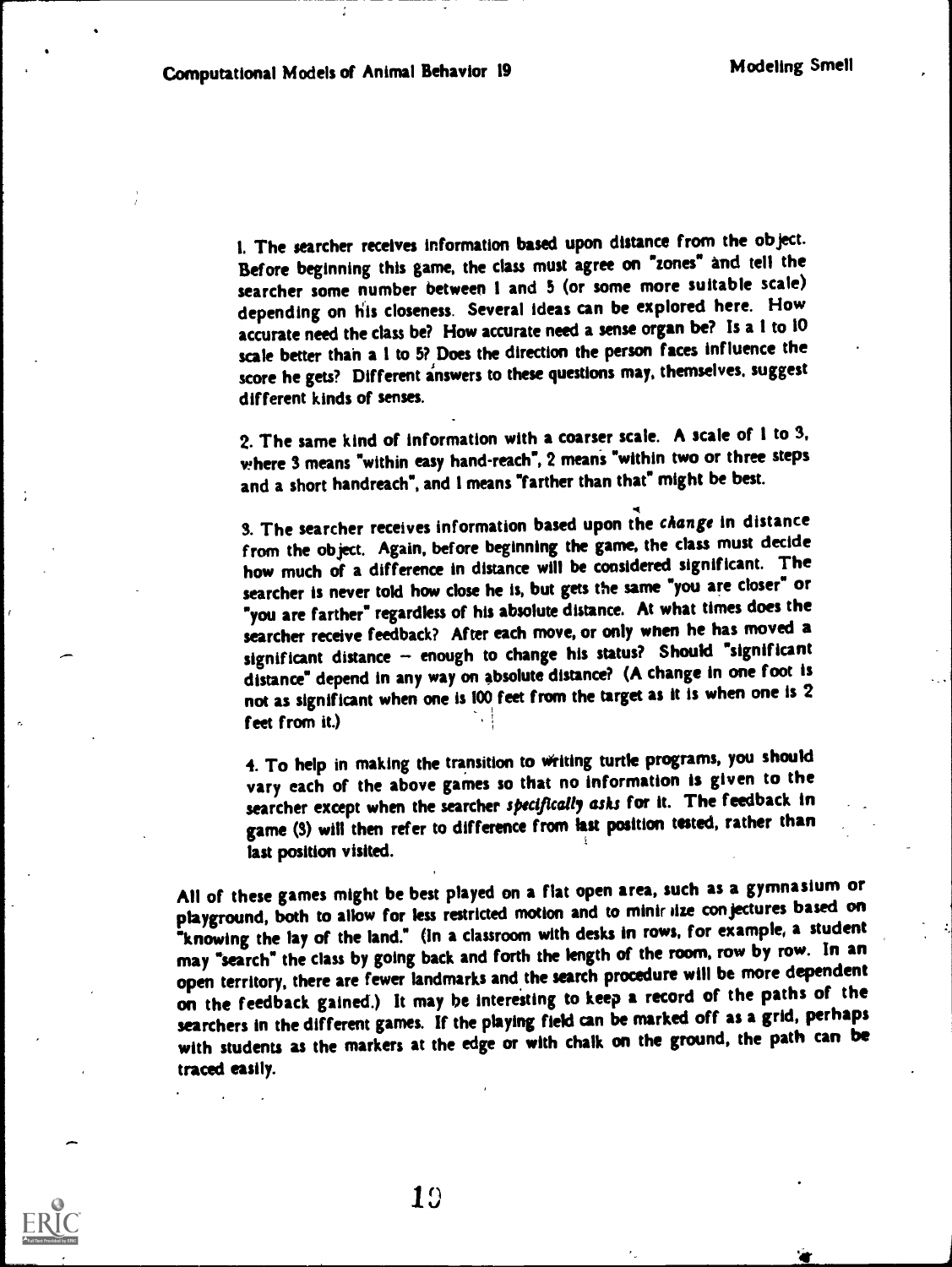Computational Models of Animal Behavior 20 Modeling Smell

### Sample Project

Each of the above variations suggests a computational Investigation of how a creature could use a sense like smell in locating food. For example, the \*closer-farther\* kind of smell in game  $(3)$  is reflected in the procedure.<sup>2</sup>

TO SMELL 10 IF DISTANCE.TO.FOOD > :DISTANCE.LAST.TIME MAKE "RESULT [WEAKER] ELSE MAKE "RESULT[STRONGER] 20 MAKE "DISTANCE.LAST.TIME DISTANCE.TO.FOOD 30 OUTPUT :RESULT END

How. the turtle use this information to locate the food? One possibility is this: if the turtle finds that the smell is getting stronger he keeps going in the same direction, otherwise he turns:

TO FIND.BY.SMELLI 10 FORWARD 1 20 IF SMELL s [WEAKER] RIGHT 1 30 FIND.BY.SMELL1 END

Experimenting further, we can add a parameter to adjust the size of the turtle's turns. This leads to an interesting study of how the geometry of the path varies with the turn angle

TO FIND.13Y.SMELL2 :TURN 10 FORWARD 1 20 IF SMELL = [WEAKER] RIGHT : TURN 30 FIND.SY.SMELL2 :TURN END

A more realistic simulation would also include some random motion as developed in the projects in Section 2 of this guide

TO FIND.BY.SMELL3 : TURN 10 FORWARD RANDOM 15 LEFT RANDOM 16 RIGHT RANDOM 20 IF SMELL = [WEAKER] RIGHT :TURN 20

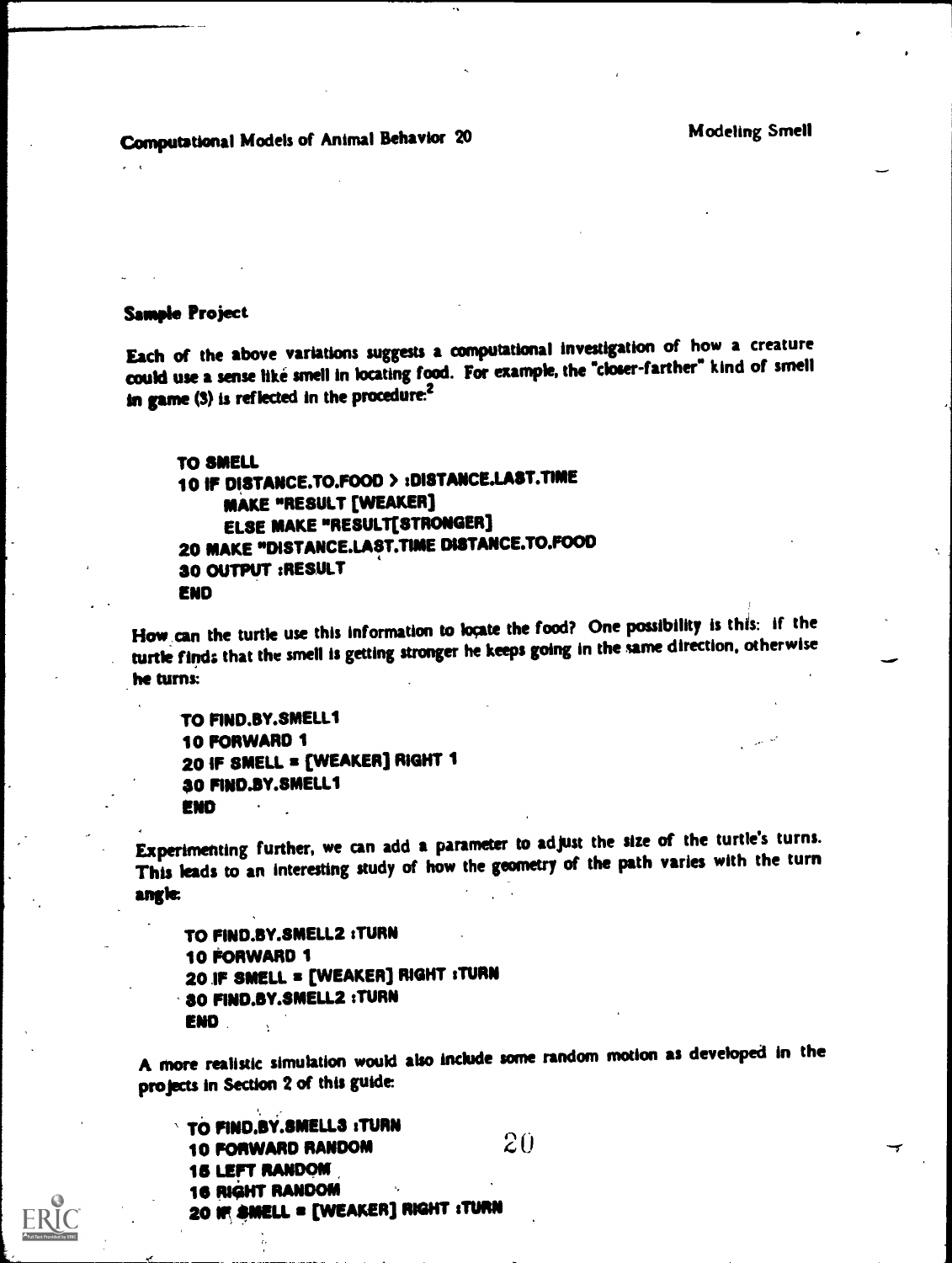$\ddot{a}$ 

### 30 FIND.BY.SMELL3 :TURN END

Adding a biasing factor to the random turns in lines 15 and 16 of FIND.BY.SMELL3 suggets another investigation:

TO FIND.BY.SMELL4 :TURN :BIAS 10 FORWARD RANDOM 15 LEFT RANDOM \* :BIAS 18 RIGHT RANDOM \* :BIAS 20 IF SMELL = [WEAKER] RIGHT : TURN 30 FIND.BY.SMELL4 :TURN :BIAS END

In this procedure the turtle's motion is governed by two opposing tendencies -- a "random motion" scaled by BIAS and a "directed motion" scaled by TURN. This-can be highlighted by adjusting the relative sizes of the two parameters. How large, for example, must BIAS be with respect to TURN before the random motion dominates completely and the turtle makes no discernable progress towards the food?

Finally, consider how the FIND.BY.SMELL mechanism would behave if the food were also moving, as in the case of a predator trying to catch dinner. There are many possible variations to try. Suppose, for example, that the hunted creature, unaware of the predator's intensions, moves round and round in a circle

TO FOOD.STEP :SPEED 10 FORWARD :SPEED 20 RIGHT 1 END

 $\mathbf{v} = \mathbf{v}$ 

while the predator uses the FIND.BY.SMELL2 procedure with a TURN of 90<sup>o</sup>:

TO CHASE.STEP :SPEED 10 FORWARD :SPEED 20 IF SMELL a [WEAKER] RIGHT 90 END

The result is seen by having the predator and prey move simultaneously:<sup>3</sup>

RUN.TOGETHER [CHASE.STEP :CHASE.SPEED] [FOOD.STEP :FOOD.SPEED]

The path shows that a predator would remain very hungry by trying to catch dinner using smell in this way. The geometry of the path, however, is interesting in its own right. It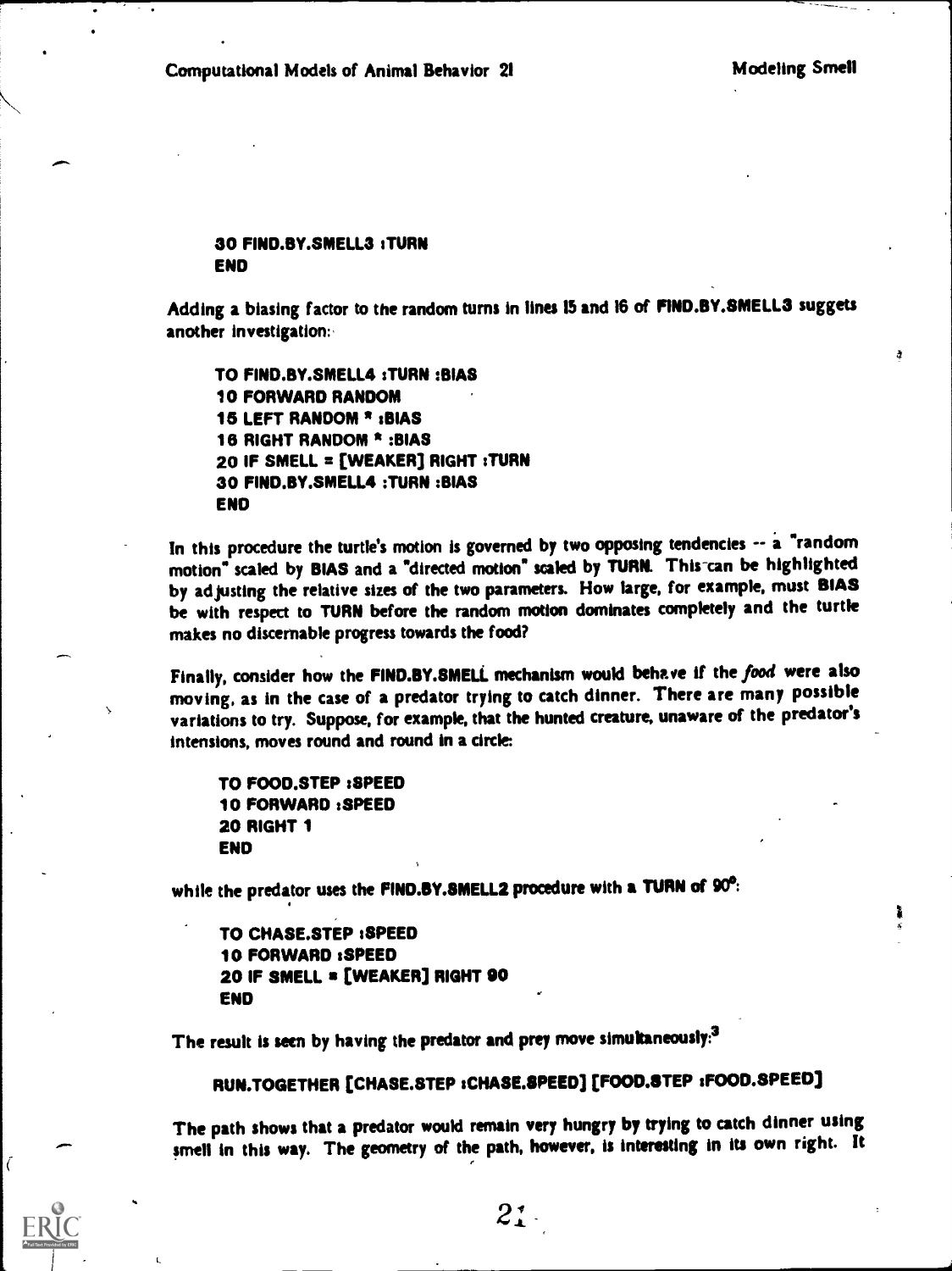seems amazing, for example, that the predator's path is closed. This should be investigated further, using different speeds, different TURN angles in the CHA\$E.8TEP procedure and different initial positions for predator and prey.

#### Suggestions for Discussion

Ż

The experiences in modeling smell suggest other experiments with both mealworm and turtle

Does the mealworm sense the direction of the stimulus?

### Does U move toward or away from the smell?

# Can it distinguish slightly differing intensities of smell?

Does U recognize different kinds of smell?

Does the amount of smell depend upon which way the animal (worm or turtle) is facing?

The work on smell also forms a foundation for comparing sensory modes with respect to the kind of information received from a stimulus. Normal human vision, for example, gives information at a distance but only from a limited direction (less than 180°). The information tells direction of stimulus, distance of stimulus, shape, size and color of the stimulus. Most non-human vision does not give this much information. Some gives no more information than that there is or is not a certain amount of light present. Some human vision does not give color information accurately. Some, when unaided by glasses, does not give shape information accurately. Hearing has a different set of parameters. Normal human hearing gives information at a distance and from any direction. Still, it tells which direction the stimulus is coming from and, in most contexts, gives some information about the distance of the stimulus. Both of these senses tell us when the stimulus producing agent is still present.

Human smell is quite different. 'Information comes from a distance and from all directions, but does not tell us which direction the stimulus is coming from. It gives us little to no information about the distance and does not tell us whether the stimulus producing agent is still present. We can distinguish many different kinds of smells, but they are not as distinct to us as they are, for example, to a bloodhound. We can tell in a crude way if the smell is becoming more or less intense, and can sometimes locate objects by smell, but in a much more try-and-compare sort of way than with hearing or sight. Although there are sights and sounds we like and dislike, they are not generally universally aversive unless they are terribly sudden or intense. Certain smells, however, are highly aversive, even when not considered especially intense, and may be highly aversive not only to people but tp other  $\frac{1}{2}$  creatures as well.  $\frac{2}{2}$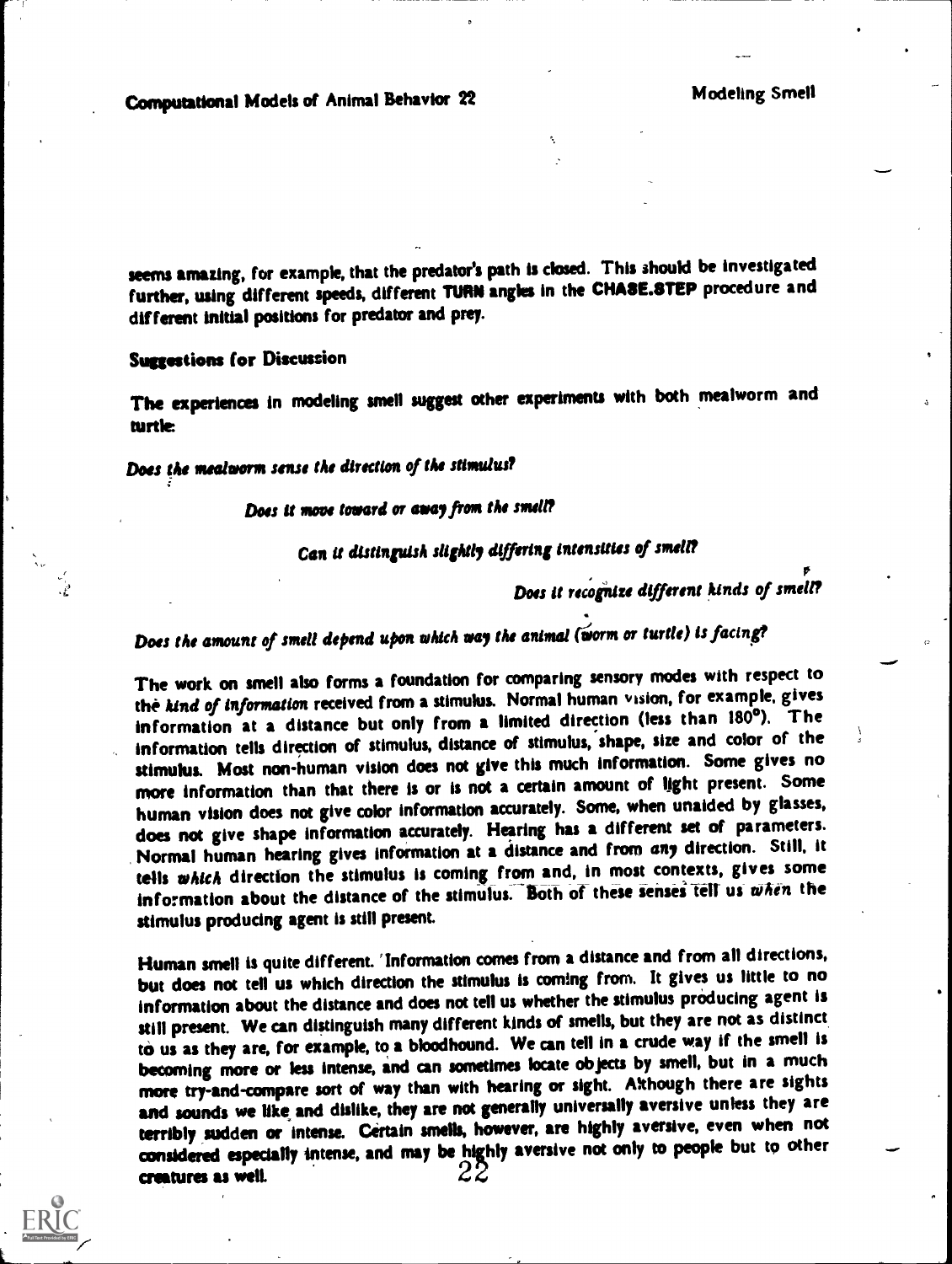Children generally have theories about these differences in the senses. While they might test a mealworm to see if it likes or dislikes a particular smell, it would seem less likely that they would test it to see if it liked or disliked a particular picture or popular song. It may help students ,become aware of their theories and conjectures if you write down the assumptions that underly their statements during discussions.

### Notes for Section 4

- I. This is an example of a gradient field as opposed to an intensity field, that is, decisions are based not directly on the observed intensity of a stimulus but rather upon the change in intensity as the observer moves.
	- 2. The SMELL procedure makes use of the following subprocedure which outputs the distance from the TV-turtle to a named point:

TO DIST :POINT 10 LOCAL "XDIST 20 LOCAL "YDIST 30 MAKE "XDIST XCOR - FIRST :POINT 40 MAKE "YDIST YCOR - FIRST :POINT 50 OUTPUT SQRT (:XDIST \* :XDIST + :YDIST \* :YDIST ) END

2. The RUN.TOGETHER procedure runs, two turtle procedures "simultaneously":

```
TO RUN.TOGETHER :STEP1 :STEP2
5 INIT
10 RUNSTEP :STEP1 sPLACEI
20 MAKE "PLACE1 HERE
30 RUNSTEP :STEP2 :PLACE2
40 MAKE "PLACE2 HERE
60 RUN.TOGETHER :STEP1 :STEP2
END
```

```
TO RUNSTEP :STEP :PLACE
10 PENUP
20 SETTURTLE :PLACE
30 PENDOWN
40 RUN :STEP
END
```
The procedures referenced by STEP1 and STEP2 must be "one step" moves, I.e..

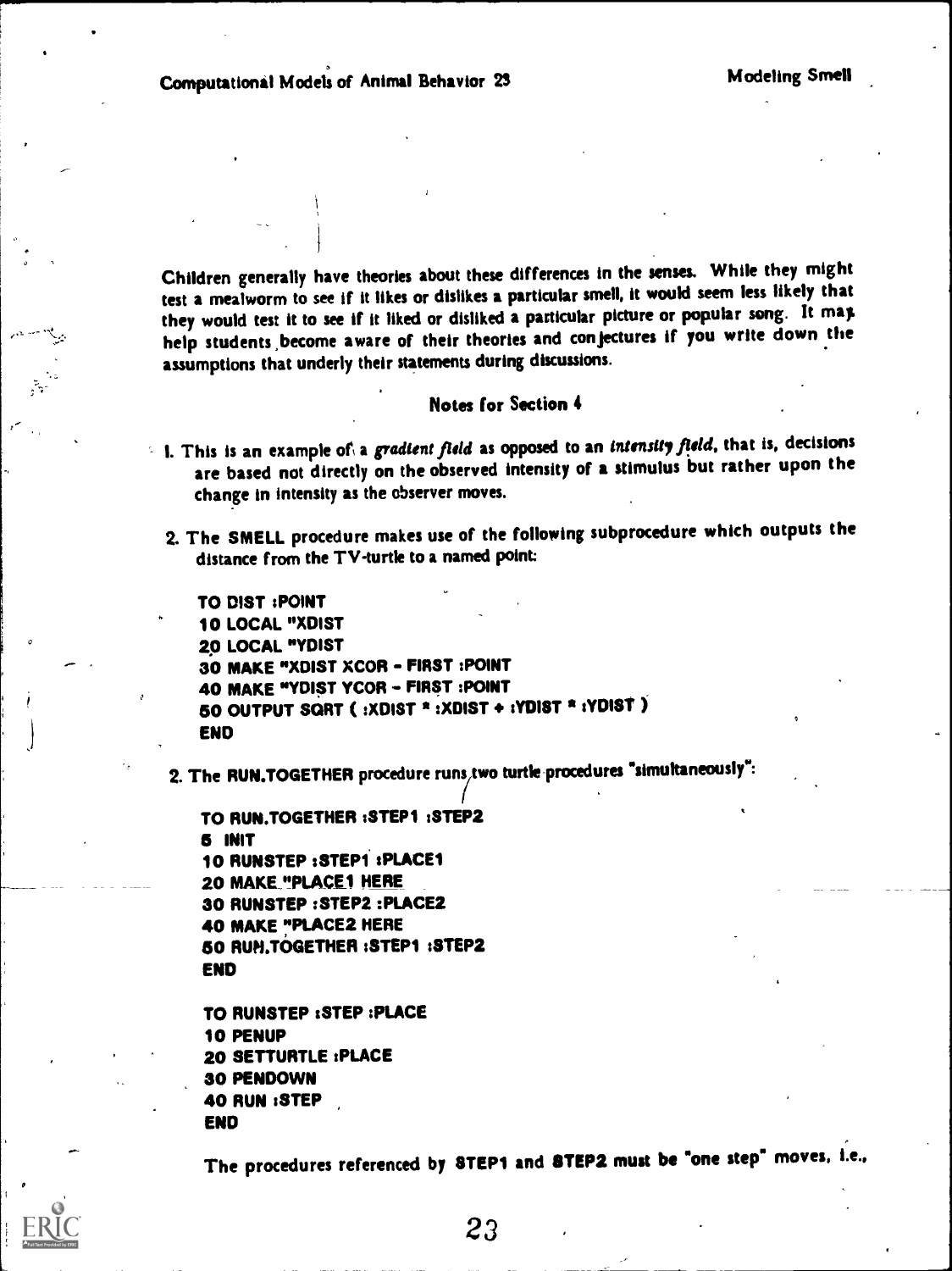1

 $24$ 

without the usual recursion line to keep them running over and over. INIT is a procedure which must be supplied by you to initialize the starting states PLACE1 and PLACE2 for the two STEP procedures.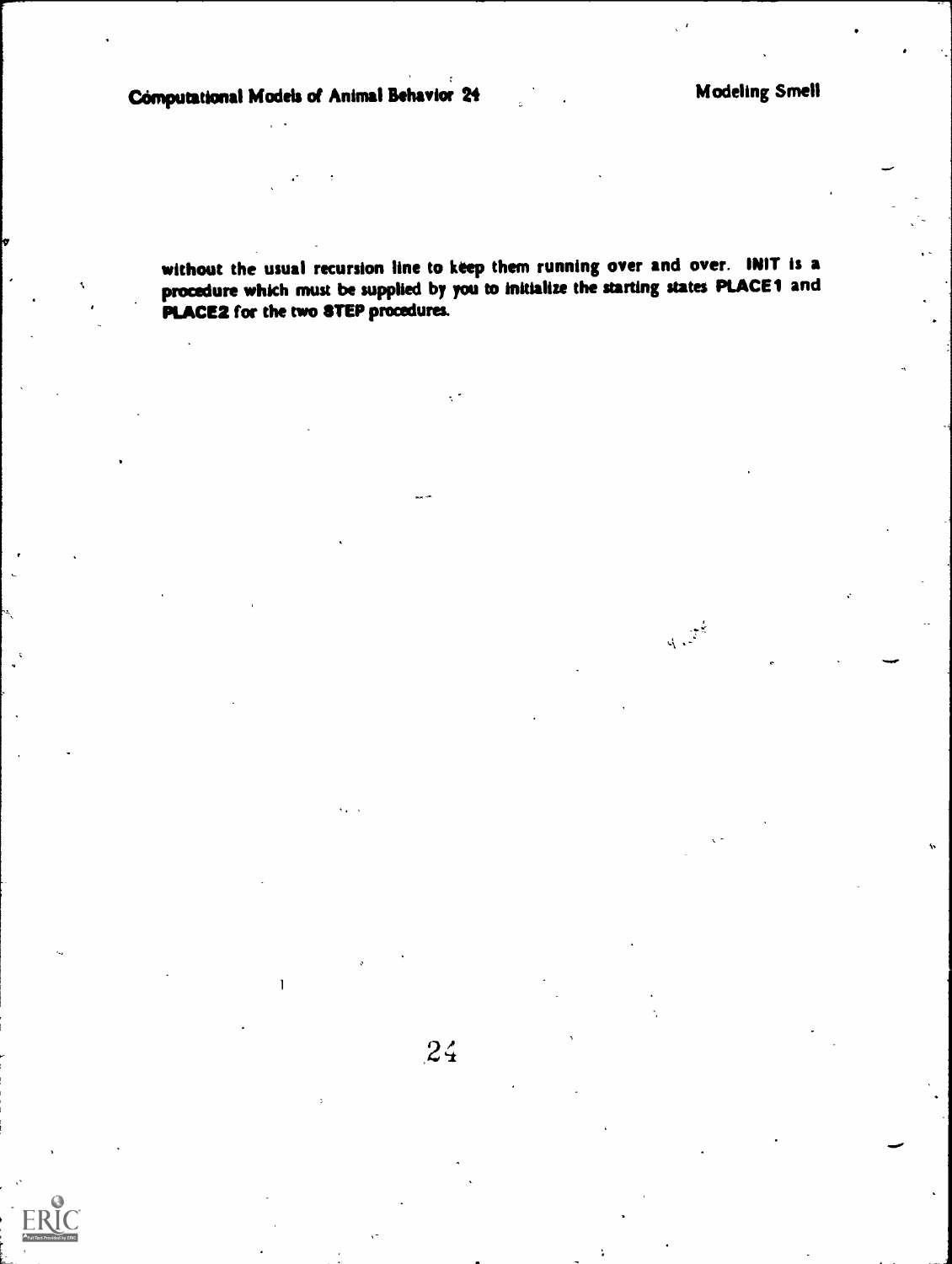# 5: Modeling Sight

As with smell, the first step in equipping TV-turtle with a simulated eye is to decide what information the eye should receive from the environment. While we could hardly begin to model the complexity of human vision, a mealworm's sense of sight is a much simpler affair One plausible model for mealworm vision-ignores all the color, shape and texture information that our over eyes perceive and registers merely the intensity of light reaching the eye. We can experience something like this by covering our eyes with a piece of paper. Students may wish to try this and see whether they can locate an object such as a light while relying on "mealworm vision."

This kind of "sight" is not so different from the "smell" discussed in Section I: each receives some kind of intensity information from the environment. The major difference is that sight is *directional*, it depends on how the turtle is facing w<sup>11</sup>h respect to the stimulus. Algorithms for locating an object by sight, even mealworm sight, are therefore different from the "smelling something out" of Section 4. The paragraphs below suggest three ways cf furnishing th- mrtle with mealworm vision of various levels of complexity. You might have the entire class concentrate on one of them, or have groups of students working with each and comparing results.

### Facing a Stimulus

The first model assumes that any creature able to see a light is able to turn to face that  $\overline{\phantom{a}}$ light. So students can investigate what new things the turtle can do when given the ability to FACE a named point.' Getting to the point is easy. Simply face the point and go forward. (But how does the turtle know when to stop?) Even this simple scheme has a number of fascinating variations. What happens, for example, when we allow the pursued point to move in a circle  $\zeta$ s in Section 4): ć.

> TO CHASE.SIEP :SPEED 10 PACE :FOOD 20 FORWARD :SPEED END

TO FOOD.STEP :SPEED 10 FORWARD :SPEED 20 RIGHT 1 30 MAKE "F000 HERE END

### RUN.TOGETHER [CHASE.STEP sCHASE.SPEED] [FOOD.STEP ,FOOD.SPEED]

Students may wish to study the paths generated by the above sequence as they vary the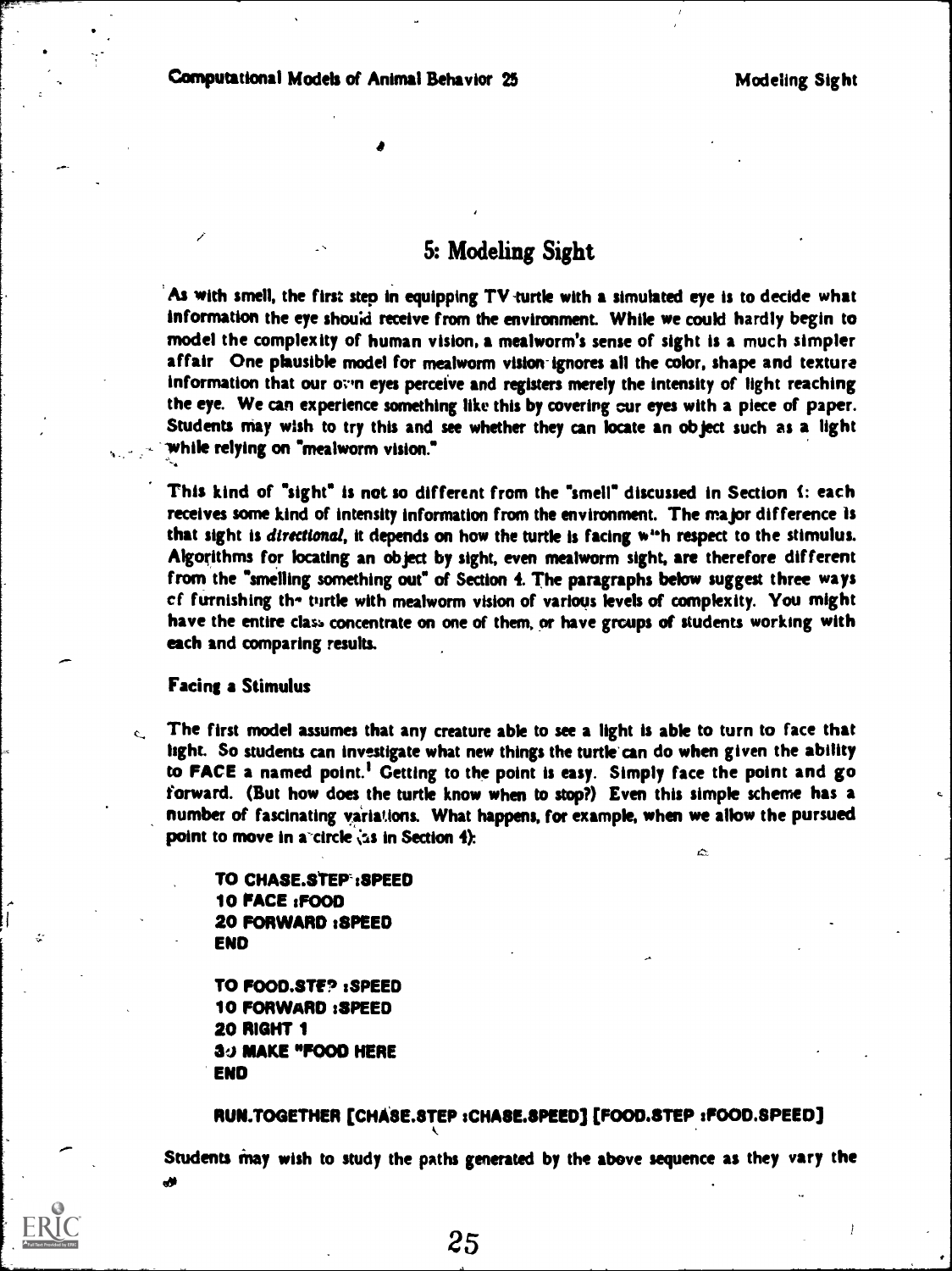speeds of predator and prey. In additi, i they could develop various "evade strategies" for the pursued creature.<sup>2</sup>

Another use for the FACE command is to have the turtle not face a point directly but rather keep the point at a fixed baring:

```
TO KEEP.A.BEARING :POINT : ANGLE
10 FACE :POINT
.20 RIGHT :ANGLE
ENO
```
The following procedure has the turtle move while keeping a fixed point at a 90° bearing:

TO FIXED.BEARING :POINT 10 KEEP.A.BEARING :POINT 00 20 FORWARD 10 30 FIXED.BEARING :POINT END

If you try this procedure you will find that it causes the turtle to spiral in about the point. Does this remind you of anything? How about a moth getting Lapped by a light? But why would a moth be trying to keep a light at a fixed bearing? Some people. believe that moths and other night-flying insects have learned to fly along straight paths by keeping the moon at a constant bearing as they fly. Keeping a very distant light like the moon at a fixed bearing does indeed make the insects fly straight. But when they confuse the moon with a nearby light, the fixed-bearing mechanism produces a spiral.

A Two Eye Model

The next model focusses on how a creature might use vision in order to face a point. Assume that the turtle, like the real mealworm, has two eyes, each with its own field of vision:

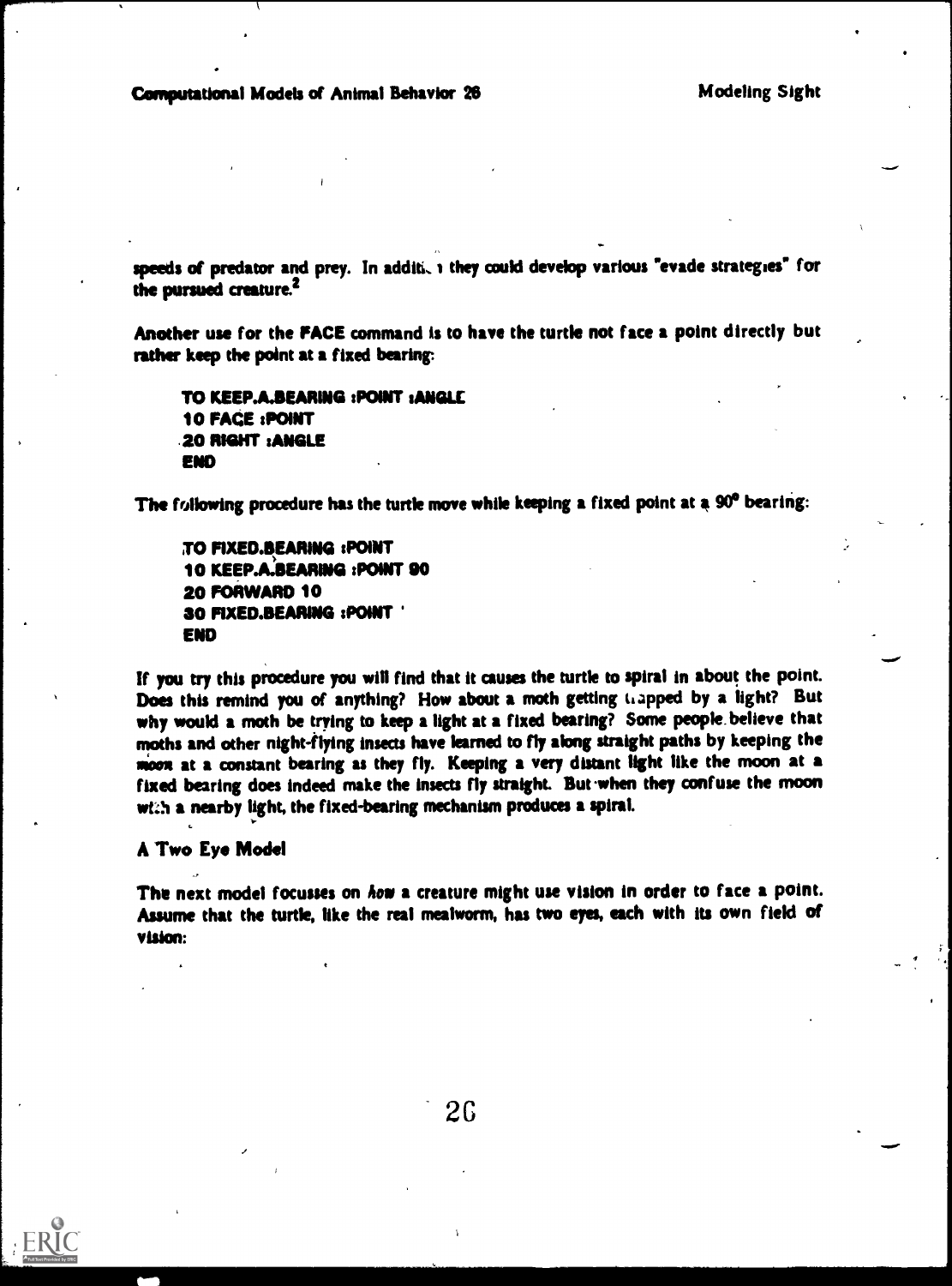Computational Models of Animal Behavior 27



Ŷ,

We give the turtle the ability to tell whether a point is within each eye's fieled of vision:<sup>3</sup>

```
TO LEFT.EYE.SEES :POINT
10 IF (BEARING :POINT) > 300 THEN OUTPUT "TRUE<br>THE REARING :POINT) > 300 THEN OUTPUT "TRUE
20 IF (BEARING :POINT) C 10 THEN OUTPUT "TRUE
30 OUTPUT "FALSE
END
TO RIGHT.EYE.SEES :POINT
10 IF (BEARING :POINT) > 350 THEN OUTPUT "TRUE
20 IF (BEARING :POINT) < 60 THEN OUTPUT "TRUE
30 OUTPUT "FALSE
```
ENO

The turtle will know that he is facing roughly in the direction of a named point when the point lies in at the field of vision on at least one side. So, as he moves, he should keep checking that he can still see the point. Otherwise he turns:

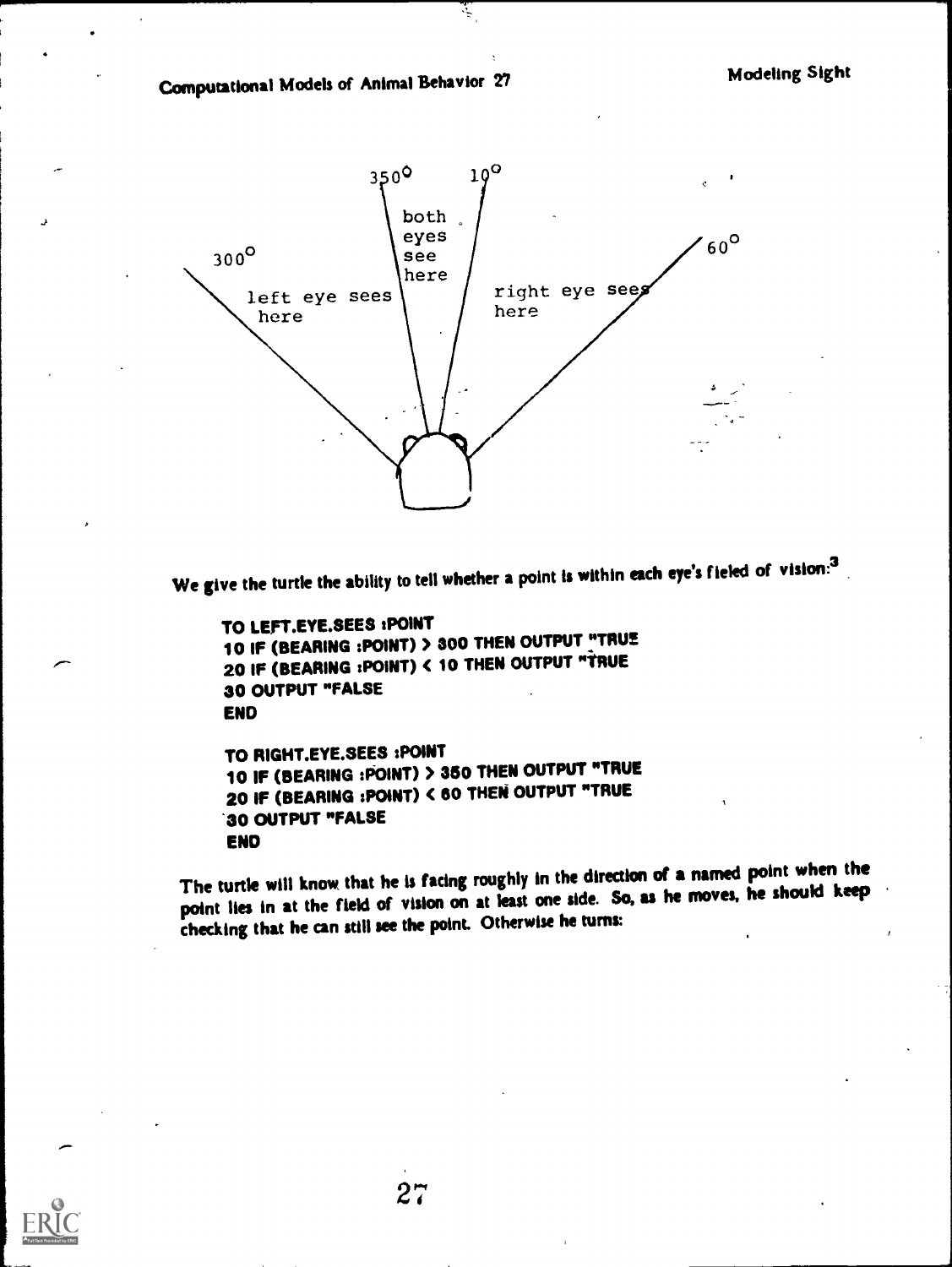Comoutational Models of Animal Behavior 28 Modeling Sight

TO HEAD.FOR :POINT 10 IF (LEFT.EYE.SEES :POINT) THEN FORWARD 10 UNTIL (NOT LEFT.EYE.SEES :POINT) 20 IF (RIGHT.EYE.SEES :POINT) THEN FORWARD 10 UNTIL (NOT RIGHT.EYE.SEES :POINT) 30 SEARCH 40 GO 10 END

TO SEARCH 10 RIGHT 10 UNTIL LEFT.EYE.SEES :POINT ENO

It may seem amazing that a turtle following this procedure manages to reach the point despite the fact that his way of heading for the point is so innaccurate. Once again, this illustrates the resilience of a feedback mechanism -- constant ad justment can often compensate for lack of accuracy. Students may wish to try some of the 'moving food" and "fixed bearing" projects with this model as well.

### A Two Eye Model with Intensity

A more elaborate model for vision registers not only the presence of a light source in the visual field, but also the intensity that each eye receives from the source. This intensity depends on the strength of the source, the distance of the source from the animal and also the angle at which the light strikes the animal's eye. The intensity is greatest when the light hits the eye \*straight on' and tapers off to zero as the light source moves. toward the edge of the visual field.

The notes<sup>4</sup> describe how to construct procedures INTENSITY.LEFT and INTENSITY.RIGHT which output he intensity received from a light source. To get an idea of how these work, students should prepare some graphs of how the intensity varies, perhaps a graph of INTENSITY versus BEARING for a fixed source.

There is a simple yet effective way to incorporate intensity information in a feedback! mechanism to make the turtle approach a light source. The turtle walks forward while trying to keep the amount of light received at both eyes 'in balance." So, if he sees nor light to his right, he turns slightly to the right. If he sees more light to his left, he turns slightly to the left.



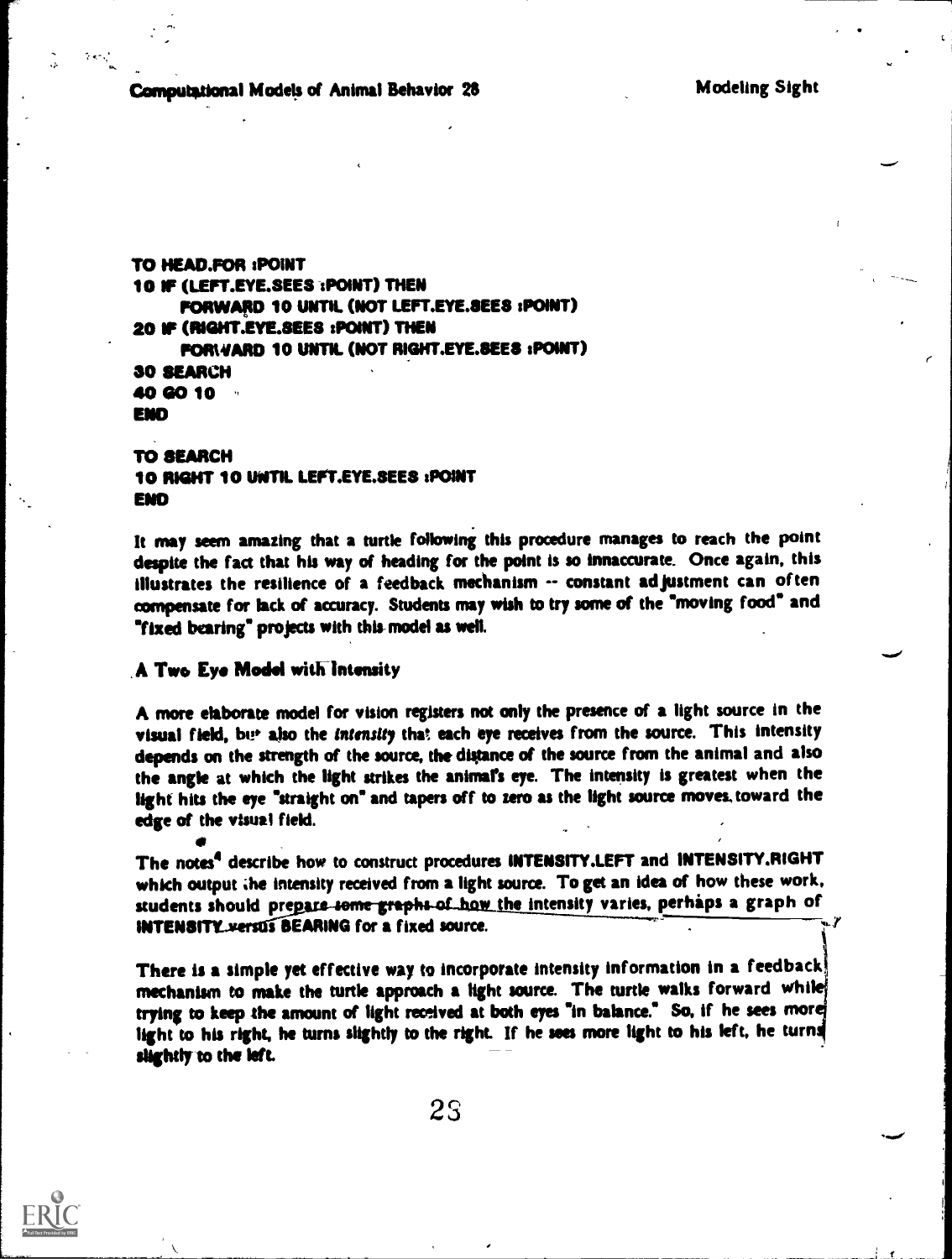ê

TO FINJ.BY.SIGHT :SOURCE 10 TEST (INTENSITY.LEFT setvACE) > (INTENSITY.RIGHT rSOURCE) 20 IFTRUE LEFT 10 30 IFFALSE RIGHT 10 40 FORWARD 6 60 FIND.BY.SIGHT :SOURCE END

Real animal: may actually use this mechanism for approaching light sources. Biologists have obtained experimental evidence for this conclusion by taking animal and masking one of its eyes (say, the left one). What happens when the animal tries to approach the light? You and your students can simulate this experiment by modifying INTENSITY.LEFT to always output zero and have the turtle follow the FIND.BY.SIGHT procedure. You can see that the TEST in line 10 will now always be FALSE and so the turtle will always turn right therefore travel in a circle. Biologists call this behavior "circus movement." It has been observed in experiments with numerous species of insects.<sup>5</sup>

Students may wish to undertake projects which grow out of varying the FINO.BY.SIGHT procedure. You might suggest having the light source move, and see how well the turtle manages to follow it. Does FIND.BY.SIGHT work better than FINO.BY.SMELL (Section 4) for chasing a moving object?

Another possible project arises from the "circus movement" experiment described above. Modify INTENSITY.LEFT to output, not zero, but half its normal value. (This corresponds to an animal with-weak vision in one eye.) What kind of path does FIND.BY.SIGHT produce now? Does the animal still reach the light? How-does-the path degenerate to a "circus movement" as the eye becomes weaker and weaker?

Finally, as a very ambitious project, consider what happens when there are two or more light sources. The intensity for each eye is found by adding together\_ the intensities from the individual sources:

## TO FIND.BY.SIGHT2 :SOURCE1 :SOURCE2 10 MAKE "TOTAL.LEFT (INTENSITY.LEFT :SOURCE1) + (INTENSITY.LEFT :SOURCE2)<br>20 MAKE "TOTAL.RIGHT 20 MAKE "TOTAL.RIGHT (INTENSITY.RIGHT :SOURCE1) 4. (INTENSITY.RIGHT :SOURCE2) 30 TEST sTOTALLEFT > sTOTAL.RIGHT 40 IFTRUE RIGHT 10 50 IFFALSE LEFT 10 60 FORWARD 10 TO FIND.BY.SIGHT2 sSOURCE1 :SOURCE2 END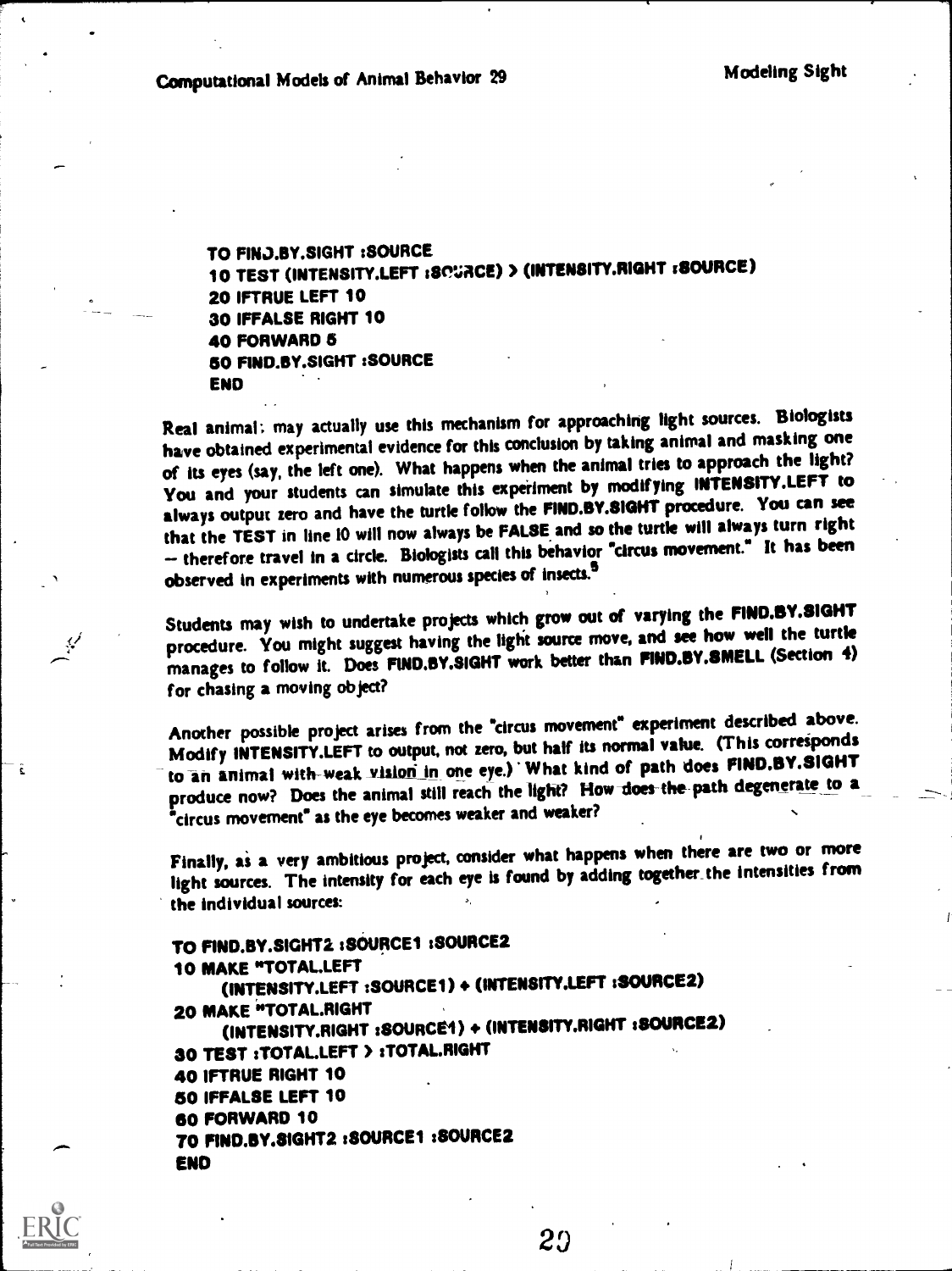Computational Models of Animal Behavior 30 Modeling Sight

How does the turtle behave? Does it go to the stronger light? to the closer light? between the lights? Keep records of what happens for different strength sources and different initial positions of turtle and sources. This experiment, called the "two light experiment" is often performed with insects.

### **Notes for Section 5**

L The FACE uses the a subprocedure called BEARING which outputs, in effect, how much the turtle needs to turn right in order to face the source. If BEARING is not supplied as a primitive to the system, it can be constructed as in Note 3 below.

**TO FACE : POINT** 10 RIGHT BEARING : POINT END

2. One particularly interesting variation is to have the pursuer use the CHASE.STEP procedure and the evader keep heading at a relative bearing of 90" to the pursuer:

TO FOOD.BTEP :SPEED 10 KEEP.A.BEARING :CHASER 00 20 FORWARD :SPEED BO MAKE \*FOOD HERE END

- -Running CHASE.STEP and FOOD.STEP together with the food moving faster than the chaser, produces a pattern where both creatures end up travelling in fixed circles. Can you understand why this happens?
- & This note shows how to reconstruct the BEARING primitive if it is not supplied with the system. BEARING is defined using TOWARDS, which outputs the direction of a point. with respect, not to the turtle's currentheading, but rather with respect.to a heading of zero degrees 'straight up). TO BEARING :POINT 10 LOCAL "BEAR 20 MAKE "BEAR TOWARDS (FIRST :POINT) (FIRST BUTFIRST ':POINT) 30 MAKE \*BEAR :BEAR - HEADING 40 IF :BEAR < 0 OUTPUT :BEAR F SSO ELSE OUTPUT :BEAR END

TOWARDS is essentially an arctangent fwiction determined by the difference between the turtle's,position and the named point. To compute it, assume that we have a TOWARDS.SUB1 procedure which works for *positive* values of DX and DY. Then we

30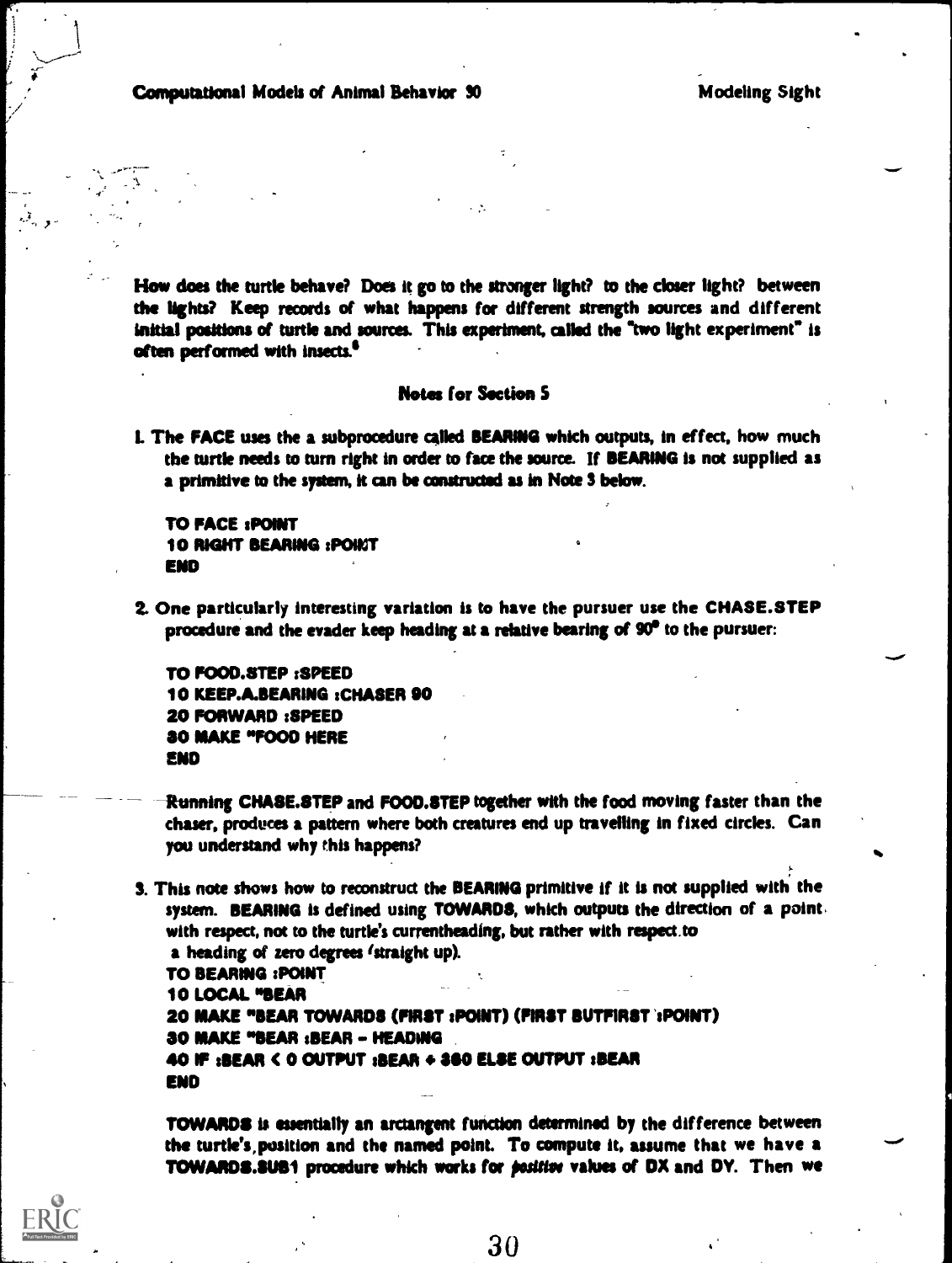can get the answer in general by appropriately modifying the output of NOWARDS.SUB1 by 180 or 360 degrees:

TO TOWARDS :X :Y 10 LOCAL "DX LOCAL "DY LOCAL "ANG 20 MAKE "DX : X - XCOR MAKE "DY : Y - YCOR 30 MAKE "ANG TOWARDS.SUB1 (ABS :DX) (ABS :DY) 40 IF :DY (0 MAKE "ANG 180 - :ANG 60 IF :DX ( 0 MAKE "ANG 380 - :ANG 60 OUTPUT :ANG END

Finally, we must write BEARING.SUB1. This checks for the special cases where X or Y is zero, Otherwise it outputs the arctangent of X/Y: TO TOWARDS.SUB1 :X :Y 10 IF :X s 0 OUTPUT 0 20 IF :Y s 0 OUTPUT 90 30 OUTPUT ARCTAN : X/:Y END

4. Following the model given in The Orientation of Animals, by G. Franekel and D. Gunn (Dover, 1961) the intensity of light falling on the eye is  $(S/D^2)$  cos A where S is the strength of the source,  $D$  is the distance from the source, and  $A$  is the angle at which light from the source strikes the eye. Accordingly we have

```
TO INTENSITY.LEFT :SOURCE
10 IF NOT ( LEFT.EYE.SEES :SOURCE ) OUTPUT 0
20 LOCAL "FACTOR LOCAL "DIR
30 MAKE "FACTOR :STRENGTH / ( (DIST :SOURCE) * (DIST :SOURCE) )
40 MAKE "DIR BEARING :SOURCE
60 OUTPUT :FACTOR * COS (315 - :01R)
END
```
TO INTENSITY.RIGHT :SOURCE 10 IF NOT ( RIGHT.EYE.SEES :SOURCE ) OUTPUT 0 20 LOCAL "FACTOR LOCAL "DIR 30 MAKE "FACTOR :STRENGTH / ( (DIST :SOURCE) \* (DIST :SOURCE) ) 40 MAKE "DIR BEARING :SOURCE 50 OUTPUT :FACTOR \* COS (46 - :DIR) END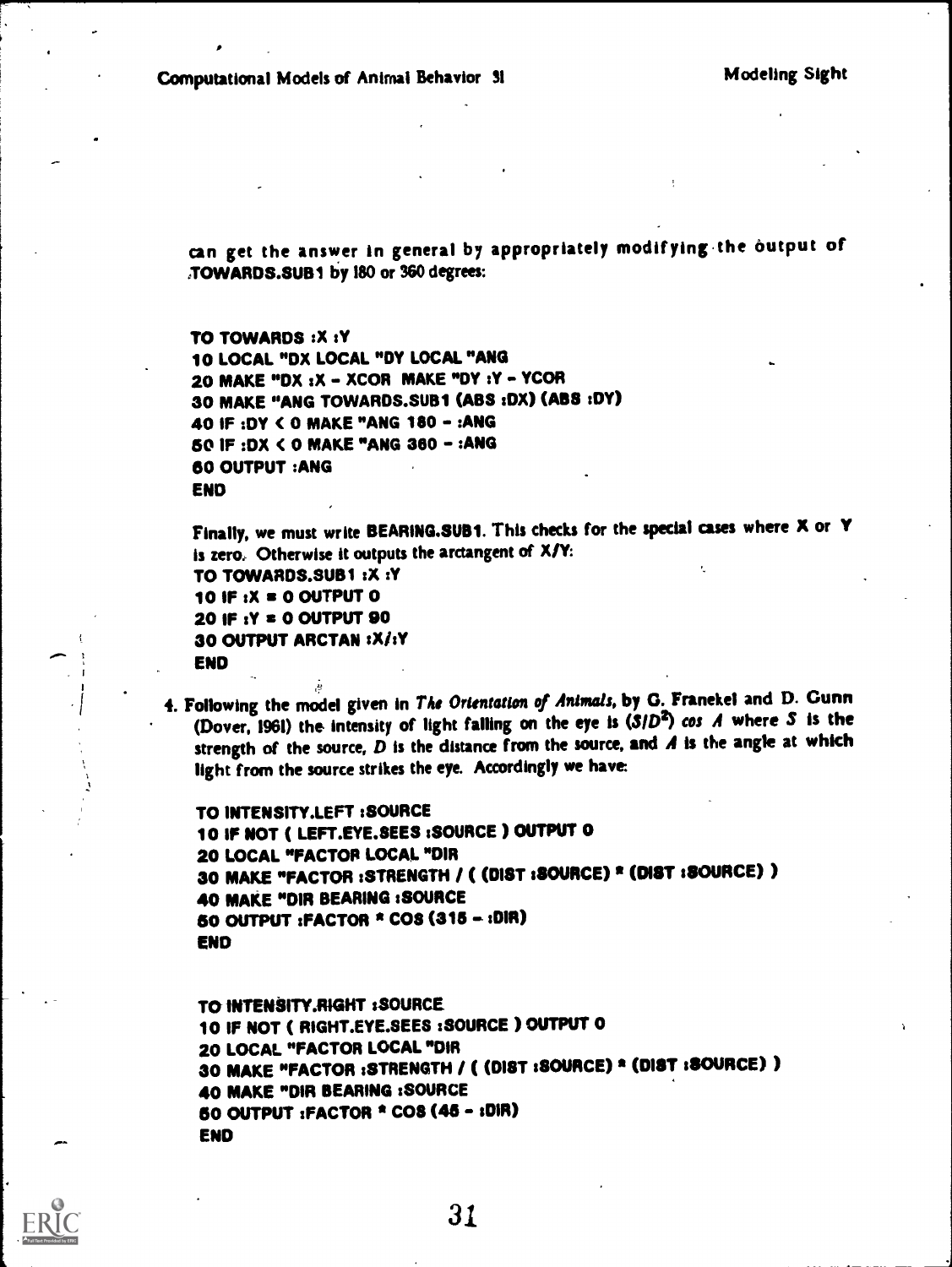Computational Models of Animal Behavior 32 Modeling Sight

STRENGTH is a parameter which you must supply to indicate the intensity of the source. Ť

5. See the book by Fraenkel and Gunn. k.

6. Ibid.

 $\frac{1}{4}$ 

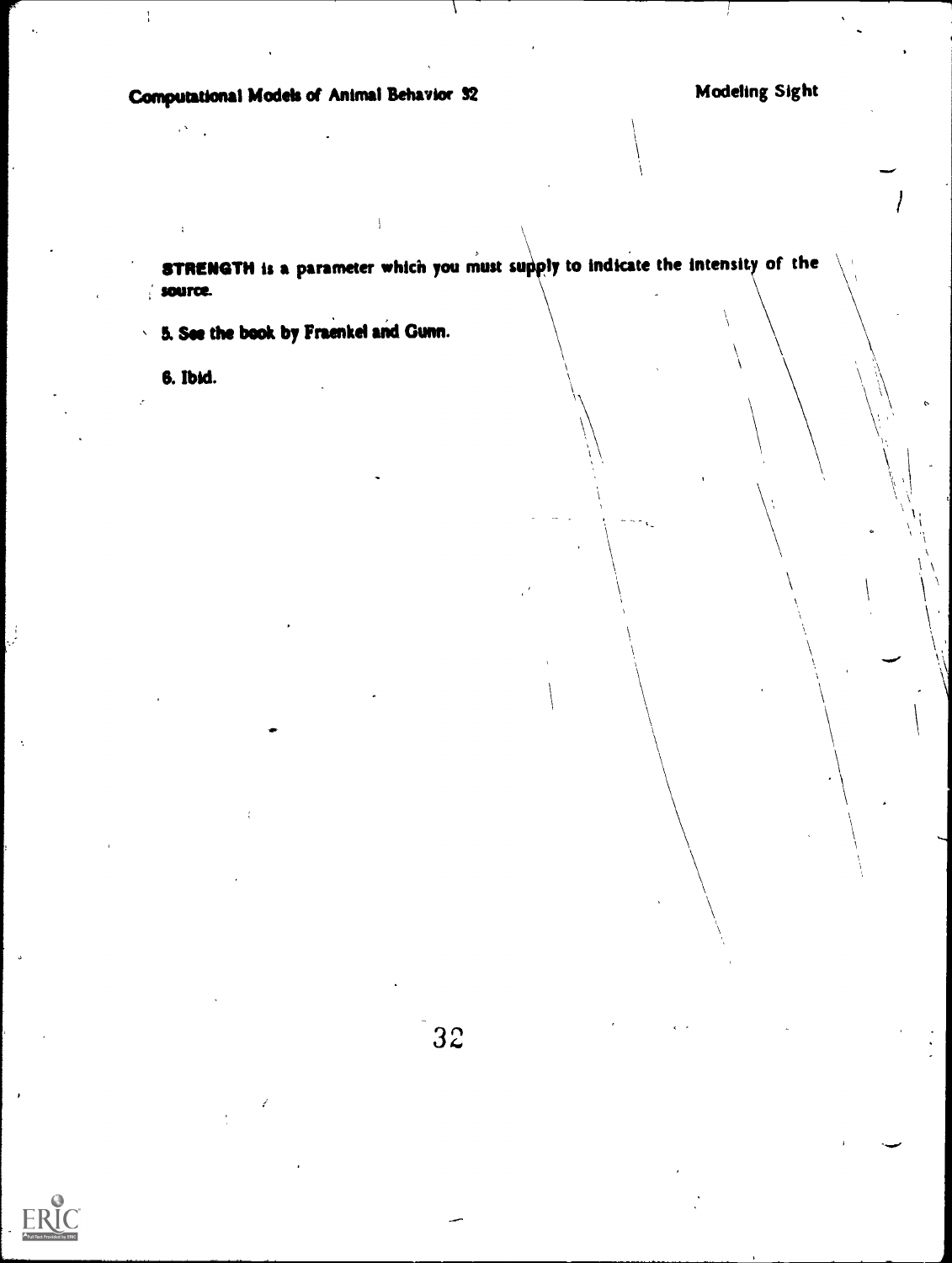# Appendix: Bugs in Behaviors

Computational descriptions of animal behavior can help explain the potential bugs in an animal's behavioral repertoire. Often these bugs surface when a change in the animal's enviornment causes some behavioral mechanism to be 'Tooled.\* We have already mentioned one example in Section 5: the moth's evolved mechanism for orienting its night flight by moonlight leads it to become trapped by nearby artificial lights. The following true story gives another example of such a behavioral bug.

### The Story of Bal and the Blanket

Consider Bal Boa. As Bal slithers about, he meets up with a variety of objects. Some are rocks and pebbles warmed by the sun or cooled by the shade, some are leaves blowing about in the wind, some are tasty mice, some are beautiful boas, and, depending on Bal's neighborhood, some might even be people. In a natural environment, a snake's decisions about what things to eat are-based on a few very reasonable conditions. Bal doesn't eat rocks or vegetables, so he merely ignores them. And as for animals, Bal can't chew them up or rip them apart or spit them out, so, before starting a meal, Bal must be quite sure that he can finish it. That means that Bai's meal must be small enough to swallow whole! And whether an animal is large and ill-flavored or small and delicious, if Bal is still busy digesting last week's meal he'd rather avoid the other creature's company. You can never trust a rat.

Never mind, for the moment, how Bal knows he's hungry. (Maybe his stomach rumbles?) And also never mind how he sizes up an animal. It may sound silly to wonder how he even knows when he has seen an animal, because, for us people, that seems so easy. But Bal has never been a boy-scout, does not recognize animal tracks and can't tell one kind of fur from another. He only knows this: a possible food animal must be warm enough to be alive and must be moving. So, to summarize, Bal asks himself these three questions before deciding to attack: Am 1 hungry? Is it an animal? Can I swallow tt whole? If all three answers are YES!, Bal attacks. A Logo program to describe how Bal comes to his decision might look like this:

TO DECIDE.TO.ATTACK :THING

 $\mathbf{S}$ 

10 IF EITHER ( TOOBIG :THING ) ( NOT HUNGRY ) AVOID :THING STOP 20 IF ANIMAL :THING ATTACK :THING END

TO ANIMAL :IT 10 IF BOTH ( MOVING :IT) ( WARM :IT ) OUTPUT "TRUE 20 OUTPUT "FALSE END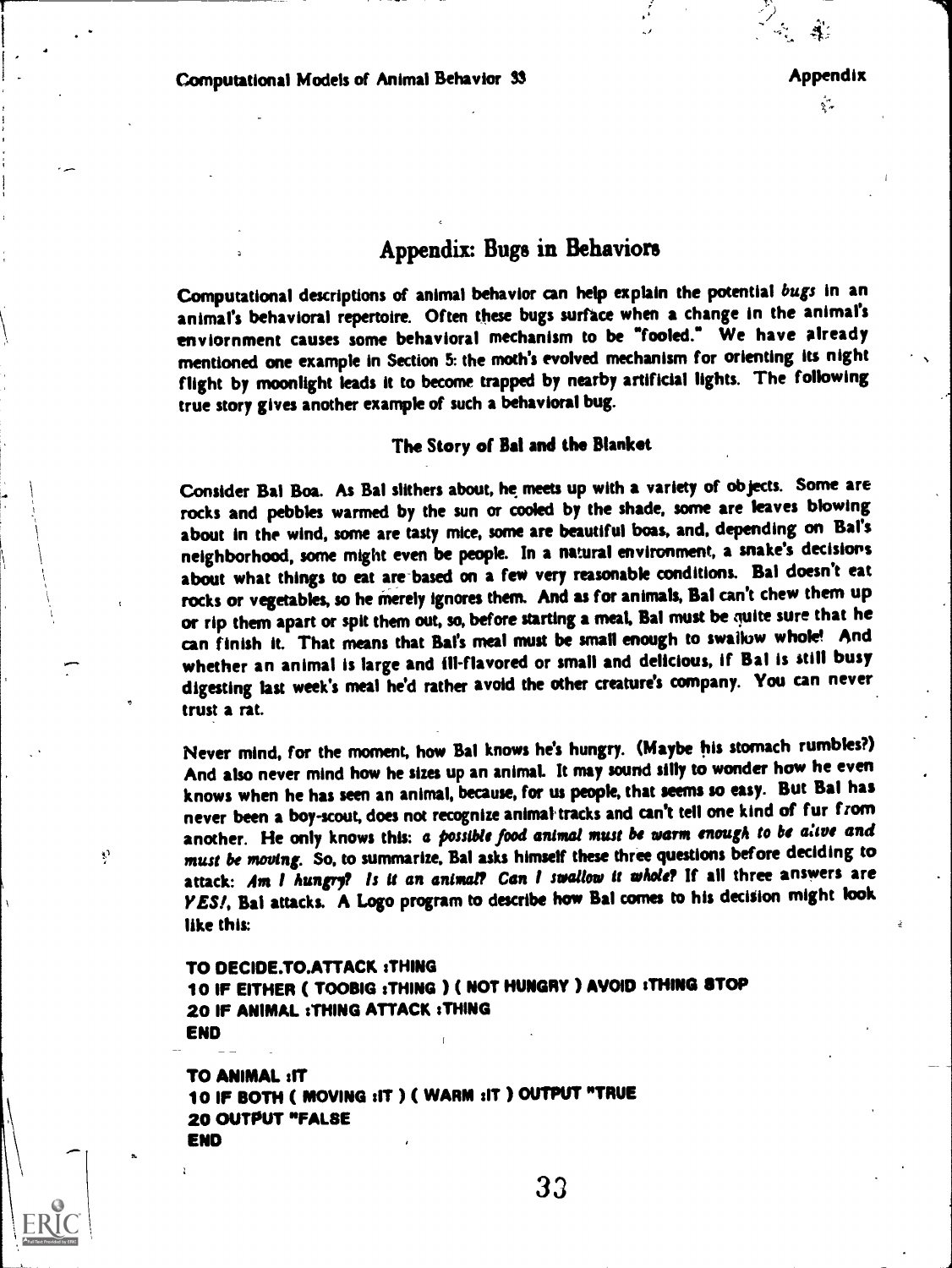## Computational Models of Animal Behavior 34 Appendix

TO ATTACK :IT 10 GRAS :IT 20 COILAROUND sIT 30 SOMME :IT UNTIL JUST.NED sIT END-

Bal coils himself around his food and squishes it. The animal's movements (struggling, heartheat and breathing) all cause Bat to squish a little harder until the meal can't breathe , any more. Bal certainly does not want to eat anything while it is still alive, so Bal must be quite sure the thing is dead, and not just faking it. How does Bal know? He senses the temperature, and if the little animal has cooled down enough, Bal knows it must have died. We can write a Logo program for Bal to do this, too.

TO EAT :THING 10 IF NOT COILED.AROUND :THING STOP 20 IF JUST.DIED :THING SWALLOW :THING ENO

TO JUST.DIED :IT 10 IF TEMPERATURE.CHANGED.FROM.WARM.TO.COOL.VERY.RECENTLY :IT OUTPUT "TRUE 20 OUTPUT "FALSE ENO

Still, remember that Bal will not eat just any old dead thing. Things that cool dow: near Bal are just not the same as meals Bal has prepared himself, and he will not eat them. But if he is coiled around something and that thing cools down, that generally convinces Bat he killed it. And surely if he killed it, he must have intended to eat it. So....

But, alas, poor Bal did not live in the wild. He lived with my friend Marsha, and she gave Bal a nice heating pad so,that Bal could enjoy the comfort of a warm and cozy home.

"And," thought Bal to himself, "what can a nice nine-foot snake like me do with such a small one-foot heating pad? It isn't running around so it can't be an animal so I won't attack it and I won't run away from it. Yet it is nice and warm. It is too small to wrap around me, but I can wrap around it." Marsha was afraid; however, to leave the heating pad connected while she went out shopping and so she unplugged it. And now Bal, coiled snugly around the unplugged pad, began to notice that it was cooling down.

"That's interesting," he thought. "I don't recall having attacked this thing and I'm sure it didn't squirm or struggle or breathe or even have a heartbeat. Yet, there can be no doubt, I an coiled around it and it has certainly died because it is getting cooler. So I guess I must have killed it. And that means I must have been planning a meal! I'm getting more absent

34